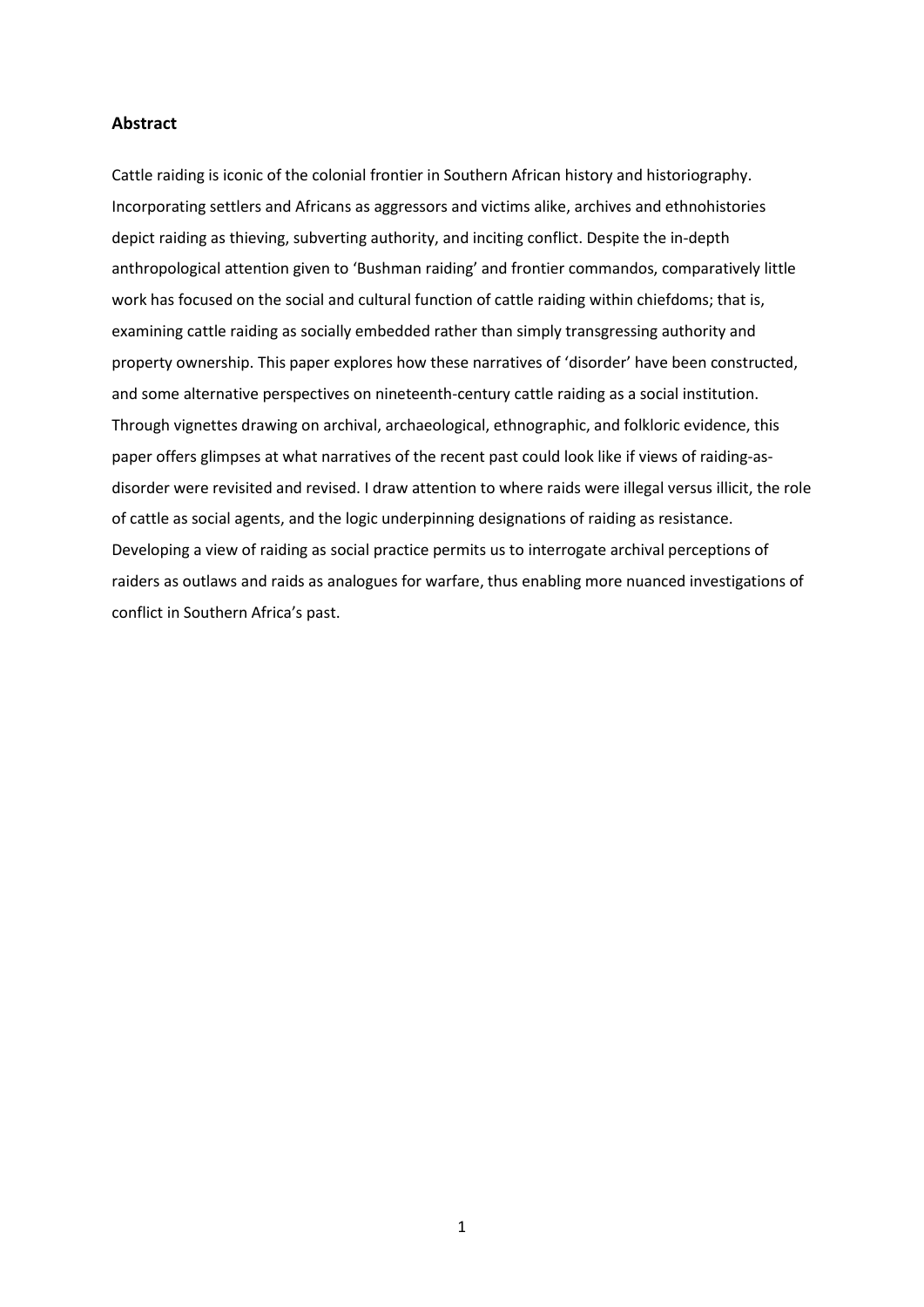#### **Cattle, raiding and disorder in Southern African history**

Rachel King

**Rachel King** is the Smuts Research Fellow in African Studies at the Centre of African Studies, University of Cambridge, and an Honorary Research Fellow at the Rock Art Research Institute, University of the Witwatersrand. Her doctoral thesis (University of Oxford) was a historical and archaeological study of the BaPhuthi chiefdom in nineteenth-century Basutoland and the eastern Cape. Her current research concerns cattle-keeping and raiding in Maloti-Drakensberg lifeways and cosmologies over the last millennium, and the relationship between heritage management and dam building in Lesotho. Email: rk547@cam.ac.uk

#### **Introduction**

It is impossible to narrate Southern African colonial frontiers without cattle raiding. From the eighteenth-century Orange River to the nineteenth-century Zuurveld and Maloti-Drakensberg Mountains, cattle raids defined boundaries, set the terms of treaties, and distinguished outlaws from allies among Europeans and Africans alike. Recent work has taken these observations further: building on the identification of 'Bushman'<sup>1</sup> raiding as resistance to colonial encroachment (Vinnicombe 2009 [1976]; Wright 1971). Geoff Blundell (2004), Sam Challis (2008; 2012; 2016) and Lara Mallen (2008) have demonstrated that raiding was fundamental to forging cohesive, culturally heterogeneous communities.

Despite the attention given to frontier commandos and 'Bushman' raiding in Southern African historiography and archaeology, comparatively little focus has fallen on the cultural function of cattle raiding within chiefly, primarily Bantu-speaking societies, or on examining cattle raiding as a social institution rather than as a transgressive or bellicose act (but see Morton 2009 and the discussion below). Historical and historiographic perspectives on cattle raids have treated them as a method of warfare or as social pathology. While these perspectives are often valid, the now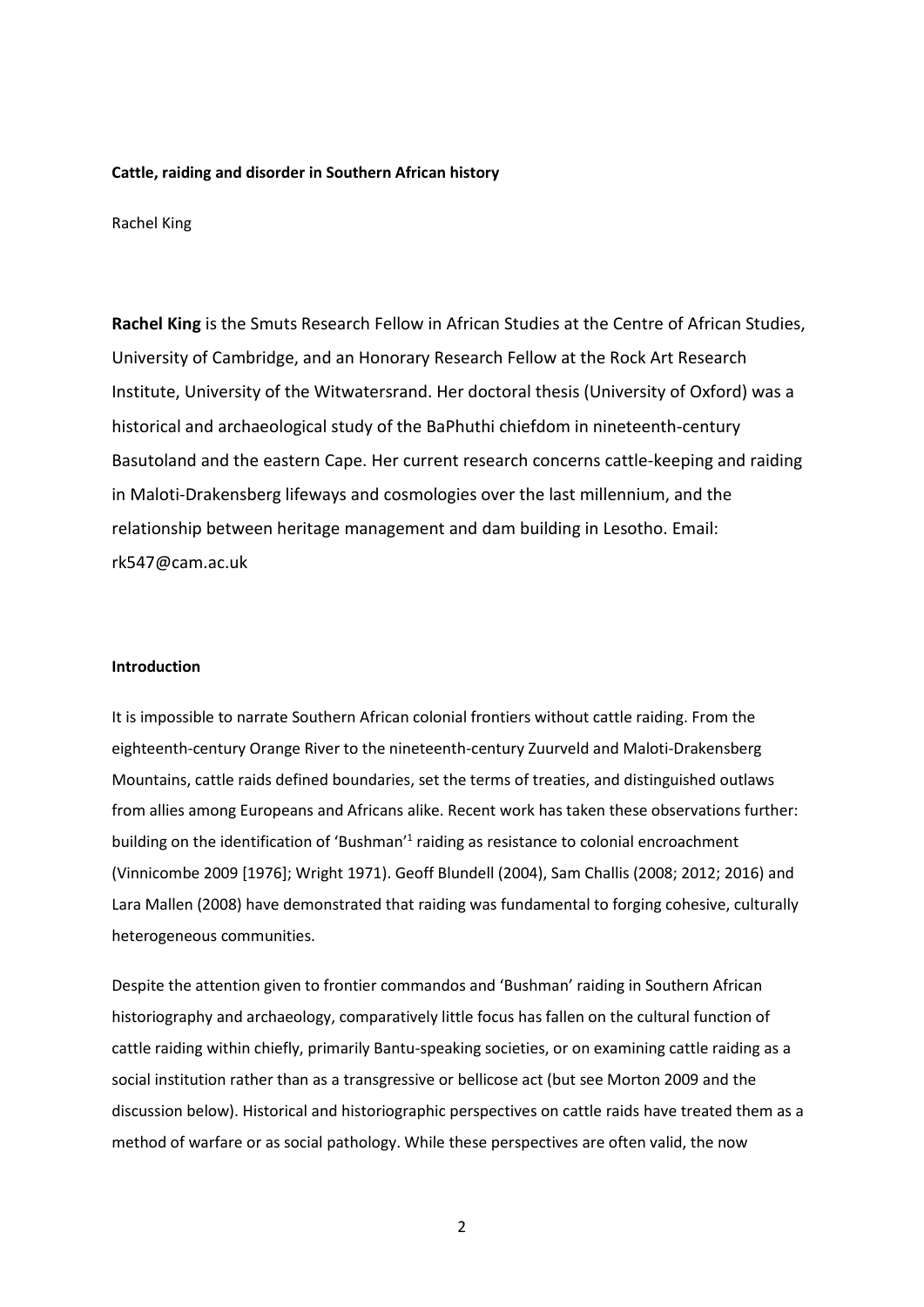apparent significance of raiding as a meaningful practice for 'Bushman' raiders encourages a look at the social meaning of raids elsewhere in Southern Africa.

As an archaeologist, these treatments of cattle raiding as disorder – and the underlying implication that raids represent a departure *from* a particular order – are of particular concern. This is because the material record is especially sensitive to disruptions and anomalies: changes in patterns of consumption, production, subsistence, daily practices, and so on. When we see an efflorescence of settlements on defensible, water-scarce hilltops amid agriculturist townscapes sprawling across the veldt (as on the eighteenth- and nineteenth-century Highveld), those hilltops appear as refugia from something making that agriculturist lifestyle dangerous or untenable, at least temporarily. When large-scale demographic movements result in shifting settlement locations and layouts throughout the Highveld and south-eastern Africa (as occurred between the late eighteenth and early nineteenth centuries), it raises the spectre of disruption on a scale commensurate with this widespread behaviour. Archaeological and historical explanations for these phenomena have hinged (appropriately) on the stress caused by environmental pressures, aggressions among African chiefdoms, and the land disputes and violent conflict accompanying British and *trekboer* expansion (see, for example, Eldredge 1995; Etherington 2001; Guy 1980). From these many explanations, cattle raiding emerges consistently as both symptom and cause of social, political and economic distress: people departed from their more stable, predictable agriculturist existences and sought shelter in the face of the disorder and instability that raiding represented, often becoming raiders themselves (see, for example, Hall 1995).

But where does this narrative of disorder come from? How did cattle raiding become embedded in our habits of thinking about the recent and precolonial past as a type of antisocial behaviour? In what follows I consider these historiographic trends, and explore some aspects of Southern Africa's past from a perspective that takes cattle raiding as a social institution rather than as a priori disorderly or antagonistic.

Achieving this perspectival shift entails taking up Dan Wylie's (2010: 288) suggestion to examine in detail the active position of cattle in Southern African cosmologies and political economies, particularly where these can shed light on behaviours that are (mis-)construed as illicit. This harks back to Adam Kuper's (1982) seminal arguments that, among southern Bantu speakers, cattle were essential to men becoming full members of society. Following Kuper, via bridewealth payments and other loans, cattle orchestrated a series of transfers and alliances, which linked the households and lineages that constituted the 'popular politics' of Southern Africa's *longue durée* (Landau 2010). Kuper's observations resonate with those of other ethnographers of Southern Africa, such as W. D.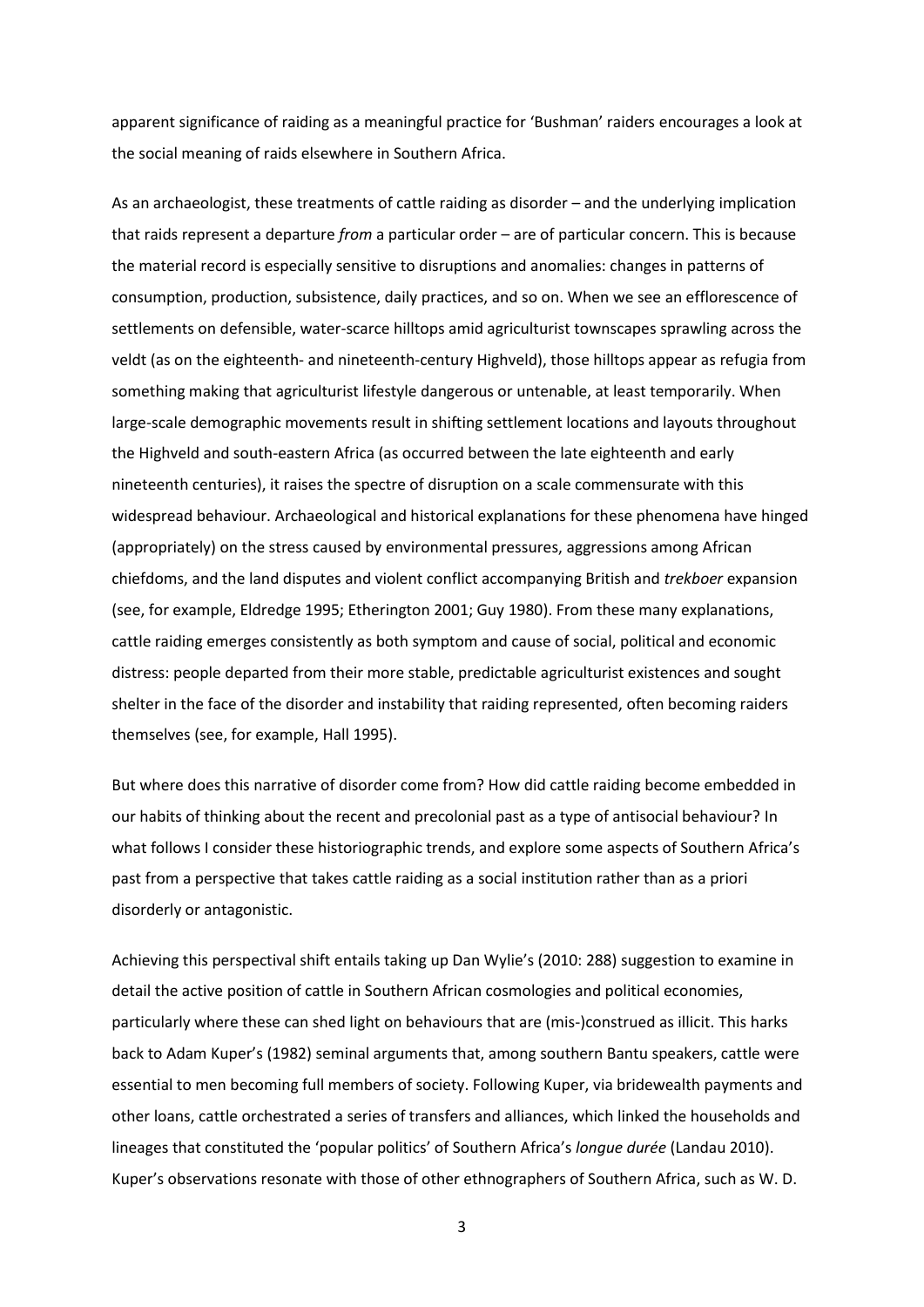Hammond-Tooke (1984; 1999; 2002; cf. 1957; 1962), Marguerite Poland (Oosthuizen 1996: 387–8; Poland *et al*. 2005: 12), and Monica Wilson (Hunter 1979 [1936]), who have drawn attention to the myriad ways in which cattle have been implicated in idioms and experiences of kinship, the natural world and ancestor-based cosmologies. In this article, I am not proposing anything like Kuper's subcontinental model (the use of which in evoking the precolonial past has been hotly debated: see Huffman 2001; Lane 2005; Mitchell 2002: 279–84). Rather, I ask what happens if we explore cattle as indexing a range of performances, ontologies and signifiers, and as participants in projects of identity creation and political discourse in the Southern African past.

Taking on this challenge directs us to raiding as a practice whose significance – as social distress and militarism – shifted in part depending on the nature of the animals being raided and on their social and political embeddedness (cf. Hunter 1979 [1936]: 132–3). That historiographic characterizations of 'war', 'peace' and 'thieving' are value-laden is not a novel observation, nor is the stipulation that whether these behaviours were socially sanctioned or aberrant was contingent on a variety of circumstances (Reid 2012: 11–2). Reid's observations and work by anthropologists such as Clifford Geertz (1973: 12) and Tim Ingold (1980: 9) offer useful reminders that when evoking the past one must be wary of inferring social relations, logic and organization from observed behaviours without a nuanced consideration of socio-cultural context (cf. Henrichsen 2013). Thus, I want to explore where a focus on 'cattle-agency' (cf. Swart 2010) and the many intertwined relationships (temporal, cosmological, obligatory) figured in cattle might change some interpretations of raiding in the recent past.

Perhaps the most significant treatment of cattle raiding as related to negotiating political identities has been Fred Morton's (2009) work on rustling among Pilane's Kgatla on the nineteenth-century Transvaal frontier. In his analysis of Kgatla chiefly politics, Morton highlights that raids could serve many purposes beyond acquiring wealth (*ibid*.: 13–4), that they offered a way to harness the potential of young, unmarried men looking to gain prowess and community responsibilities (*ibid*.: 35), and that raiding could be a political mechanism for compelling changes to chiefly dynamics (*ibid*.: 41). The following discussion engages the larger questions arising from Morton's study: to what degree are Morton's observations about the political economy and social significance of cattle raiding confined to Pilane's Kgatla? Given the prevalence of activities described as raiding across the subcontinent, is it possible to investigate raiding as a social institution and meaningful practice in other colonial theatres and within other polities?

A series of vignettes illustrates how addressing this question affords new insights into episodes in the recent past, and offers meditations that lay the groundwork for future investigation. I stress that,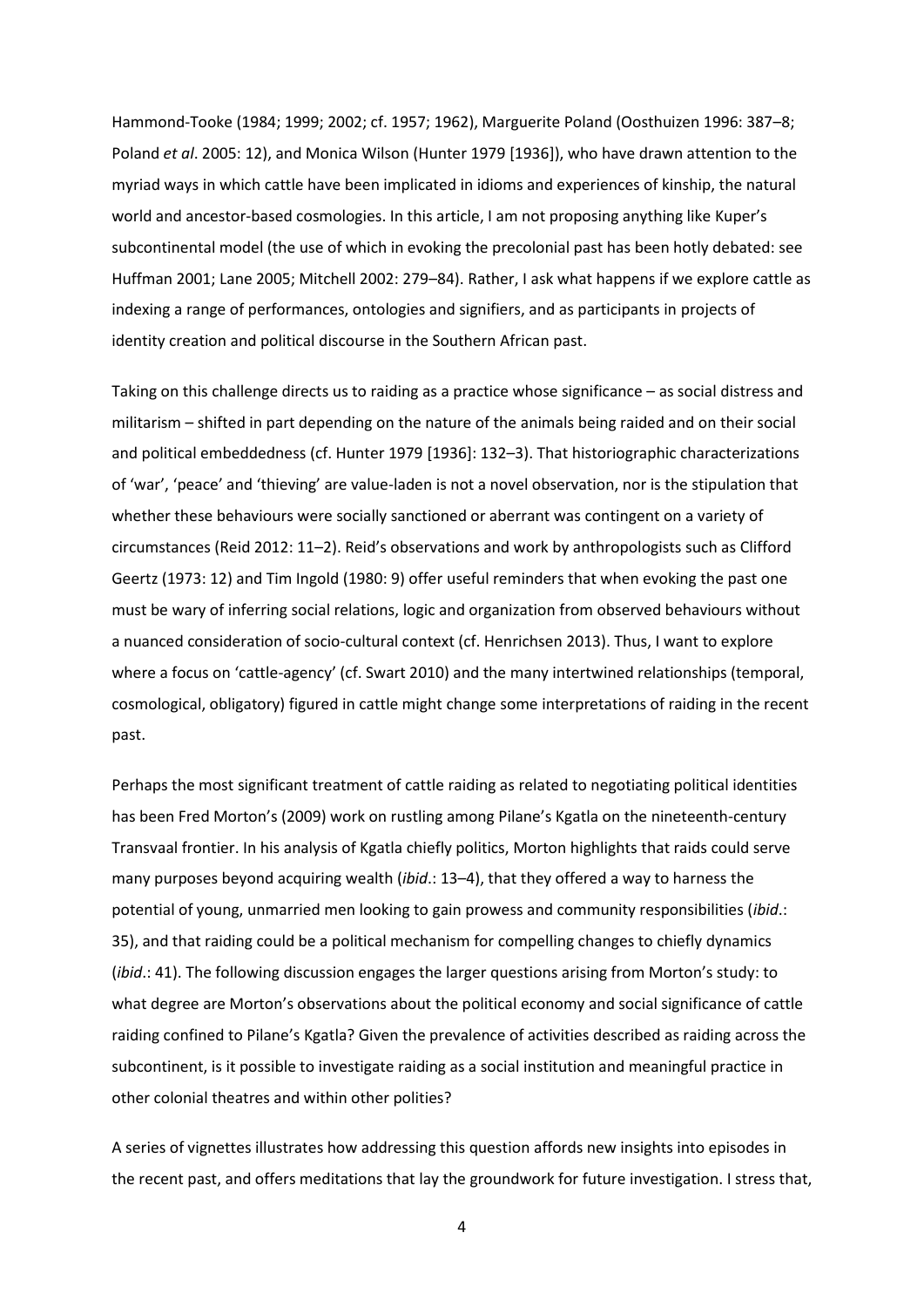by writing in this style, I am proposing neither an ethnographic model nor a cohesive, overarching historical narrative: while some of the individuals and events in these vignettes overlap, there is no linear or essential explanatory thread running through them. Rather, I use this format to offer glimpses of what narratives of the past could look like if perspectives on raiding-as-disorder were revisited and revised, with recourse to ethnographic, archival, folkloric and archaeological *materiel* (cf. Dawdy 2008: 9–11).

### **An 'essential gesture of savagery'**

Although cattle raiding was one of the major forces shaping Southern African colonial frontiers (if not *the* major force), the socio-political functions of raiding remained ambiguous in some places.<sup>2</sup> Geopolitical context, of course, has much to do with this (Figure 1). On the northern Cape frontier, raiding appeared as an integral part of an economy in which Korana and Griqua 'middlemen' used cattle to establish captaincies central to trade networks between the Cape and the interior (Keegan 1996: 178; Legassick 2010 [1969]: 111–2, 176; Penn 2005). The impacts of these raids cascaded onto the Highveld and eastern Cape frontier and the 'internal' frontiers of south-eastern Africa and the Thukela-Mzimkhulu region, where raids took on a different character (Legassick 2010 [1969]: 162). Taking Moshoeshoe's BaSotho<sup>3</sup> as a starting point, two broad historiographic perspectives on cattle raiding become apparent: raiding as a means of (and often synonymous with) war; and cattle raiding as a consequence of war, shading into social pathology.

The former view treats raiding as the primary mechanism by which ascendant African leaders established their paramountcy and 'impoverished rival lineages' (Parsons 1995: 340; cf. Landau 2010: 84 and below). Although Griqua and Korana attacks may have spurred further cattle raids by chiefdoms of the southern Highveld and north-eastern Cape, as the nineteenth century progressed, raids became the war-making prerogative of chiefs (as heads of state) as much as a means of recouping losses and coping with stress. Norman Etherington (2001: 154) has proposed that raiding expeditions launched by leaders such as Moshoeshoe in the mid- to late 1820s were 'more a sign of success than distress', arguing that disorganized, desperate peoples could not have coped with the demands of launching large-scale raids. This therefore indicated that these groups were in pursuit of power rather than sustenance. Contests for authority hinged on the ability of leaders to secure followings, and while solidarity was fostered through hereditary claims, mythologized shared origins or diplomacy, the social currency of this cohesion was cattle (Etherington 2001: 131; Landau 2010: 20–2). Raids formed part of a nation-building dynamo: raiding in the nascent days of a chiefdom procured cattle with which to secure a following, and continued raids provided the wealth and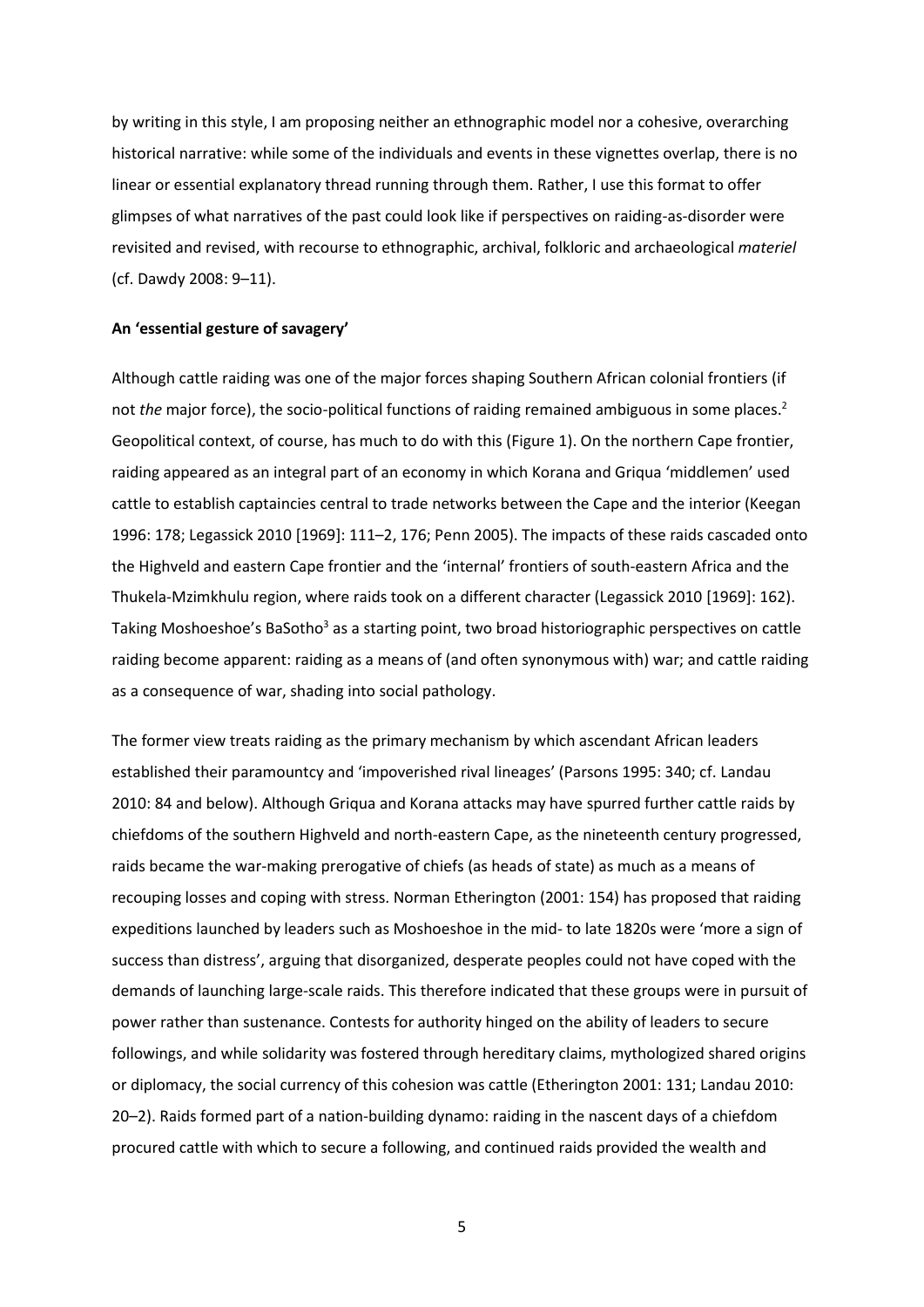political capital that ensured the growth of these chiefdoms (cf. Morton 2009: xxviii; Stapleton 2001).

Contemporary observers did not, however, interpret or excuse all cattle raiding as state building or war. The missionaries Arbousset and Daumas (1968 [1846]: 284–5) described Moshoeshoe's ascension to power through cattle acquisition as 'his career of plunder'. For some observers, a raiding following appeared as a fully fledged nation when leaders invested the livestock acquired during raids in bridewealth for strategic marriages or loans to constituents, thereby securing loyalty and obligation (see, for example, Orpen 1979 [1857]: 20), or when polities 'retired' from raiding (Legassick 2010 [1969]: 163) to establish authority, gaining the capacity to wage war so as to maintain and expand that authority.

Nevertheless, some historians have noted that the differences between cattle raids and wars are often a question of perspective (Ross 2014: 155). Within chiefdoms, there certainly may have been a distinction between the two. Morton (2009: 13) alludes to this in his differentiation between opportunistic MaSetedi cattle raids and MaBuru raids aimed at settlement and conquest. In her seminal study of Mpondomise in the early twentieth century, Wilson (then writing under her maiden name) distinguished between military attacks on other chiefdoms (legally sanctioned only by a paramount) and more commonplace raids led by district chiefs against chiefs from other clans (Hunter 1979 [1936]: 412). Drawing on these insights when attempting to enumerate the eastern Cape Frontier Wars, she noted that 'the number depends at what point raiding and retaliation may be termed war' (Wilson 1969: 240).

Jeff Peires (1981: 55–6), however, has disagreed with this proposition, bringing the second historical perspective on cattle raiding (as social pathology) into contrast with the first: 'Competition for cattle played an important part in maintaining frontier tension, but … [a] sharp increase in raiding was more often the consequence than the cause of a disturbed political situation.' In the early days of the Cape's eastern frontier, many British settlers sympathized with AmaXhosa and Khoekhoen, for whom cattle raiding was a means of survival when confronted with a loss of pasturage. Traders petitioned British authorities for an expansion of commerce with Africans, arguing that raiding was a natural reaction to being denied access to colonial markets (Lester 2005: 56). For Clifton Crais (1992: 97), raiding was a consequence of expanding internal African and colonial frontiers; the political centralization occurring among powerful chiefdoms along the south-eastern coast was both product and producer of politically motivated raiding, scattering other chiefdoms and disrupting patterns of sedentary agriculture. Matiwane's AmaNgwane, in particular, exemplified this raiding epidemic: forced from their position on the Mfolozi River, they raided cattle for survival and to realign political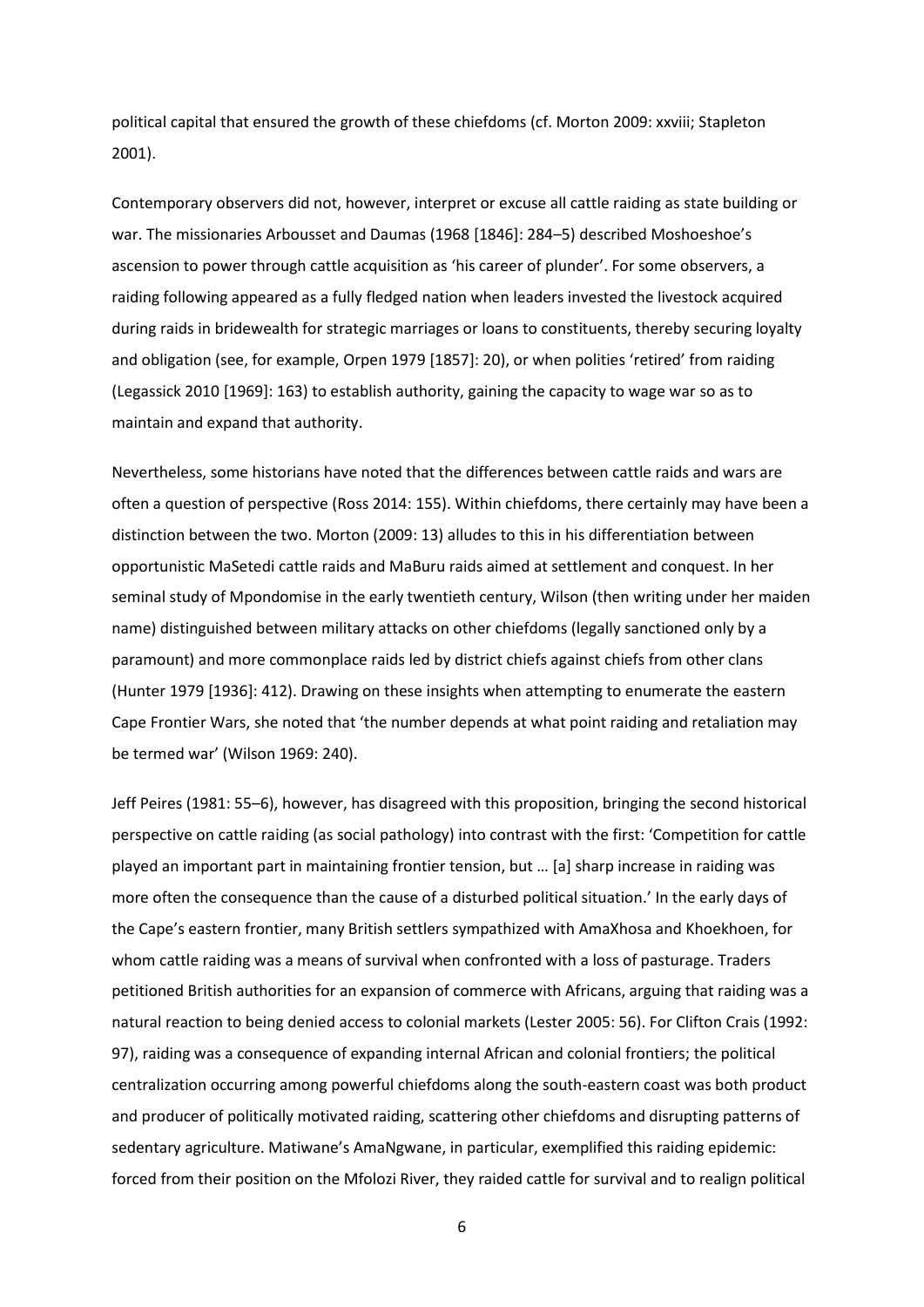alliances with raiding partners and subsidiaries, later migrating to the Highveld and displacing other chiefdoms before launching their ill-fated bid for power at Mbholompo. Viewed thus, Mbholompo was not a martial manoeuvre, but socially pathological cattle raiding spiralling out of control and plunging the eastern Cape frontier into chaos (Crais 1992: 97–9; Peires 1995; Wright 1995: 169).

Whether or not cattle raiding was symptomatic of broader socio-political ills, most African leaders were well aware that white settlers and colonial authorities perceived it as antisocial. Xhosa leaders exhorted their countrymen to cease raiding from the British and British-allied chiefdoms, recognizing that such actions were viewed as illicit and aggressive, and would provoke retaliation (Peires 1981: 61–3, 81). When establishing his ministries among AmaXhosa and their compatriots, the missionary William Shaw (1860: 64) informed chiefs of the consequences of continued raiding: 'Unless they would put an end to these marauding expeditions … it would be of little benefit to me to dwell among them; and that peace which they professed to desire with the English could not be maintained.' Shaw (1860: 65) later attributed the complete cessation of raiding by his AmaGqunukhwebe parishioners to his influence. During the 1830s, and often accompanied by his subordinate chief Moorosi, Moshoeshoe launched raids into Thembu territory. He ultimately chose to abstain from these because such practices jeopardized his standing with missionaries and the Cape (Thompson 1975: 83–4). Thus, although raiding was viewed as reprobate behaviour, many administrators and missionaries considered some perpetrators capable of rehabilitation and even salvation.

Nevertheless, perceptions of Africans as inveterate raiders became written into colonial narratives of the frontier. Alan Lester (2005: 18) has illustrated how the trope of cattle raiding was employed in the project of constructing AmaXhosa as a 'foreign intrusion' into British settler territory. In the cycle of bilateral raiding, the permission that the 'spoor law' granted for settlers to retaliate indiscriminately against African stock thieves prompted further raiding by the spoor law's victims, supplying the requisite 'moral authority' for settlers to continue launching their commandos (Lester 2005: 21, 61–2). In official discourse, raiding became the 'essential gesture' of Xhosa 'savagery' (*ibid.*: 21), licensing certain forms of treatment and retribution.

Finally, and deserving of more discussion than is possible here, the social category of 'raider' had the potential to elide, subsume or become synonymous with ethnic identities. This was particularly emphasized when cattle raiding was deployed as a strategy for resistance, as in the late eighteenthcentury Cape where Khoi/San raids protested against European expansion and exploitation of African children by European farmers (Adhikari 2010; Marks 1972; Newton-King 1999: 9, 61–2; Penn 2005: 201–10) and the terms *Soaqua* and *Sonqua* were used to denote 'raiding Bushmen'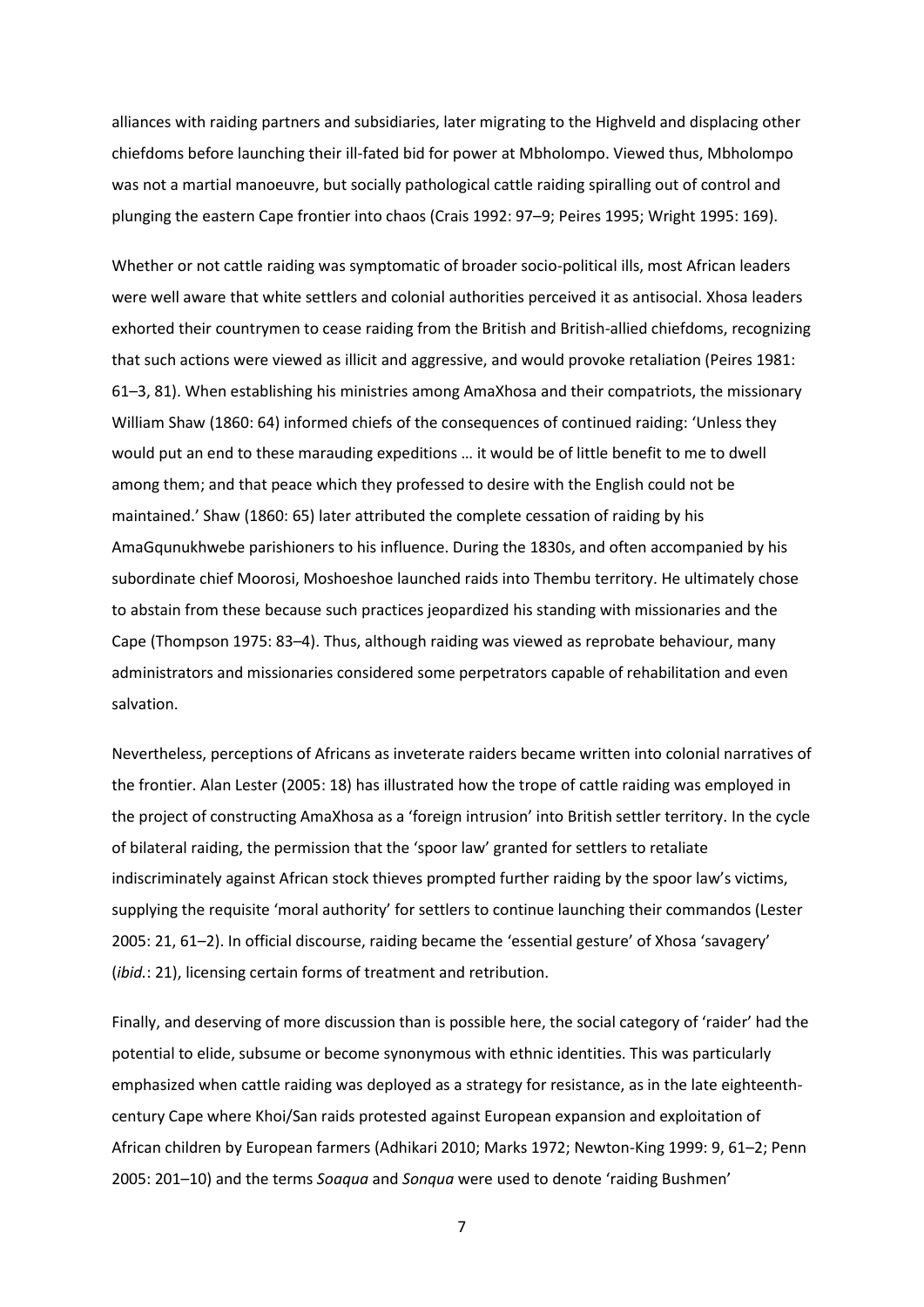(Parkington 1984); I return to this theme of resistance below. Further east in the Maloti-Drakensberg Mountains, 'Bushman' and 'raider' became almost interchangeable labels (Challis 2012; King and Challis forthcoming).

Within this historiographic review, there appears a tension between *appearance* and *reality* as it pertains to raiding: historical actors, historians and archaeologists attempting to come to grips with what constituted raids, skirmishes, warfare or resistance, and what may have simply appeared as one or all of these things but in reality held an altogether different meaning. This recalls earlier comments about disorder: were raids a departure from 'normal' ways of living or could they in fact have been a norm, or at least more normal than has been allowed? The following vignettes may not resolve the distinction between raiding in appearance and reality, but they highlight that probing this distinction more closely offers rewards for historical and anthropological perspectives on one of the most iconic activities of the Southern African frontier.

## **<A>The politics of keeping, giving and taking**

Implicit in much historical literature on the rise of eighteenth- and nineteenth-century Southern African chiefdoms is that cattle raids were a part of life – disruptive, stressful, politically and economically detrimental, but not necessarily unexpected or even outright condemned. Raids were part of political life, bound up in the same idiom as cattle and ancestors. 4 I want to explore this tenet of raiding-as-politics via two lines of enquiry: raids in the process of building (and occasionally catalysing) chiefdoms, and the related question of whether and when raiding constituted disorderly or dangerous behaviour.

Landau's description of how Moshoeshoe assembled 'BaSotho' is a good place to start. Revisiting the well-documented ascent of Moshoeshoe to paramount of a nation that would become lauded as 'the most promising native tribe in South Africa' (Irvine 1881: 31), Landau (2010: 83–4, 109–18, 124– 31) offers a nuanced discussion relating cattle to ancestral lineages and chiefly authority, and how this strategy unified a heterogeneous consortium of followers. Within Landau's broader reading of popular politics on the Highveld, Moshoeshoe's 'BaSotho' was, in its 'pre-tribal' formulation, fundamentally incorporative: Moshoeshoe drew together pieces of fragmented polities from across Southern Africa, and tied these to him through strategic loans of cattle. Moshoeshoe's *mafisa* system became one of the defining features of his nascent chieftaincy. *Mafisa* (singular: *lefisa*) was in essence a system of clientage in which Moshoeshoe lent out cattle and sheep to help would-be followers rebuild their depleted herds. In return, clients (*bahlanka*; singular: *mohlanka*) 5 repaid Moshoeshoe a portion of the milk and/or their herds' increase, and pledged their labour and/or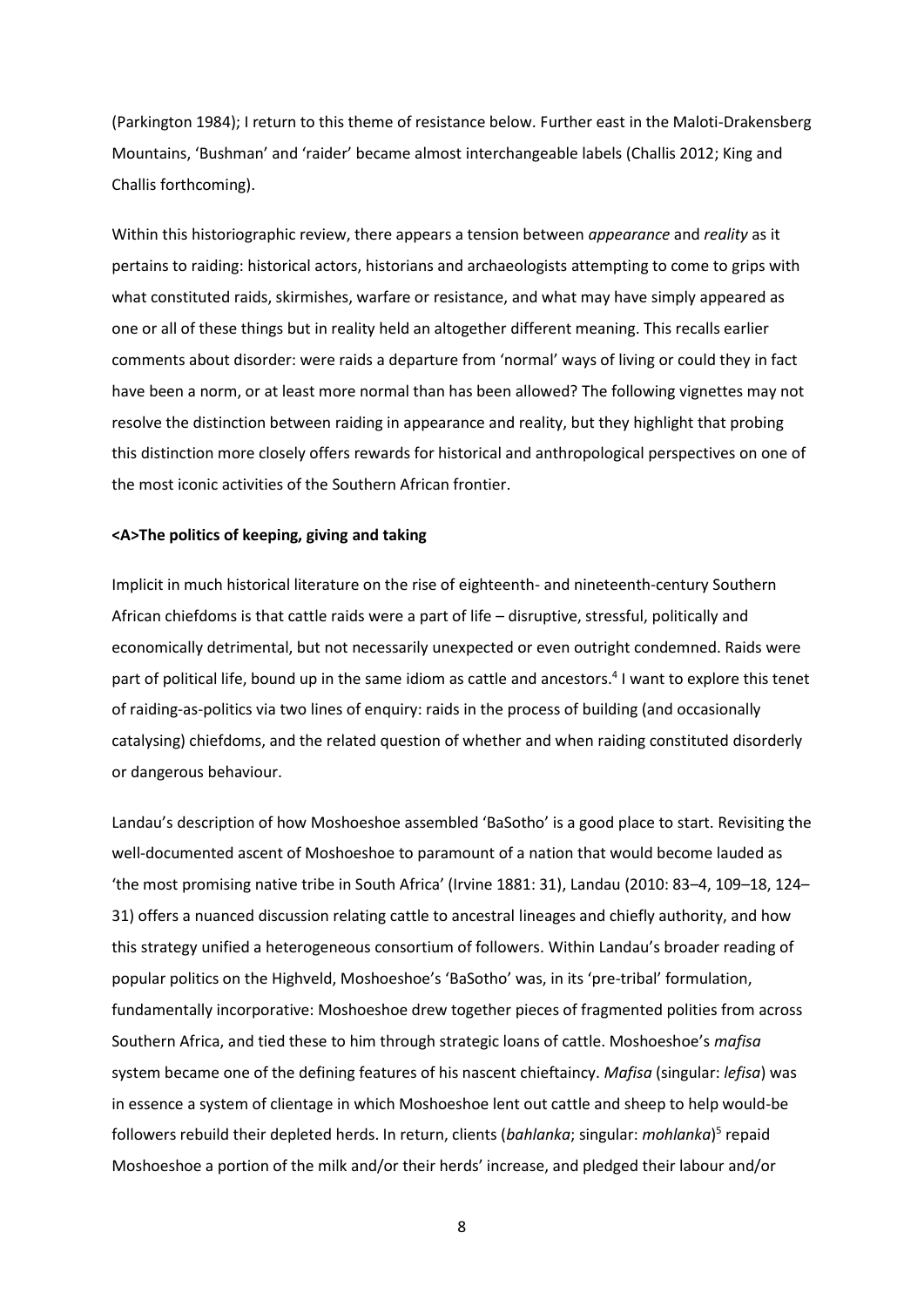political and military support (Thompson 1975: 53). Moshoeshoe also used cattle as a means of securing support from junior chiefs by placing them in charge of cattle posts, and of establishing marriage-based alliances through bridewealth payments in cattle (Thompson 1975: 211).

Moshoeshoe's nation building can thus be seen through two broad but interlinked institutions: systems of obligation embodied and signified in cattle; and a newly forged ancestral mandate placing Moshoeshoe at the head of a lineage that solidified this constituency of cattle-based relations under the heading 'BaSotho'. Following Landau's formulation, 'cattle became ancestors' and the well-known Sesotho proverb that a cow is *molimo o nko e metsi* can be translated as '*ancestor* with a wet nose' instead of '*god* with a wet nose' (Landau 2010: 84).

That cattle were such an integral part of Moshoeshoe's statecraft seems to suggest that raiding for cattle was an almost foregone conclusion, particularly given the prevalence of raids throughout the southern Highveld (see, for example, Etherington 2001: 124–37). Indeed, Moshoeshoe's very name implied the centrality of raiding to his chieftaincy: he literally made a name for himself as a skilled raider, replacing his birth name Leqopo with the onomatopoeic moniker *shwe-shwe*, 'cattle razor' (Ellenberger and MacGregor 1912: 106). This name, and the story of the raid that inspired it, became incorporated into Moshoeshoe's praise poetry (Guma 1967: 152), helping to build his reputation as a leader and warrior.<sup>6</sup>

Indeed, raiding appears to have been an acceptable means of increasing one's herd and stature as long as it was not allowed to consume one's focus and energies: another of Moshoeshoe's praise poems claimed that a cow 'drives mad the nations', warning that such a fixation can lead only to ruin (Coplan 1994: 33). In other words, raiders walked a fine line between operating within a set of acceptable modes of conduct; raiding in a way that transgressed social norms (here dubbed 'reaving'); and raiding in a way that became illegal and earned raiders labels such as 'brigand' or *droster*. This refers us back to the distinction between appearance and reality, as missionaries, chiefs, officials and stock-keepers construed this line based on different (sometimes unreliable or superficial) criteria. I return to this question of the perception of raiding as social, antisocial and illegal behaviour shortly.

For the moment, these observations about the commonplace nature of raids suggest that it is useful to think about cattle loan and transhumance practices in a raiding context. While some men were more cattle-rich than others, social factors checked the aggregation of large numbers of cattle at a single time and place. For an individual to amass such a number was to draw attention to his wealth and make him a target for raiding and, occasionally, accusations of witchcraft (Casalis 1861: 216–17,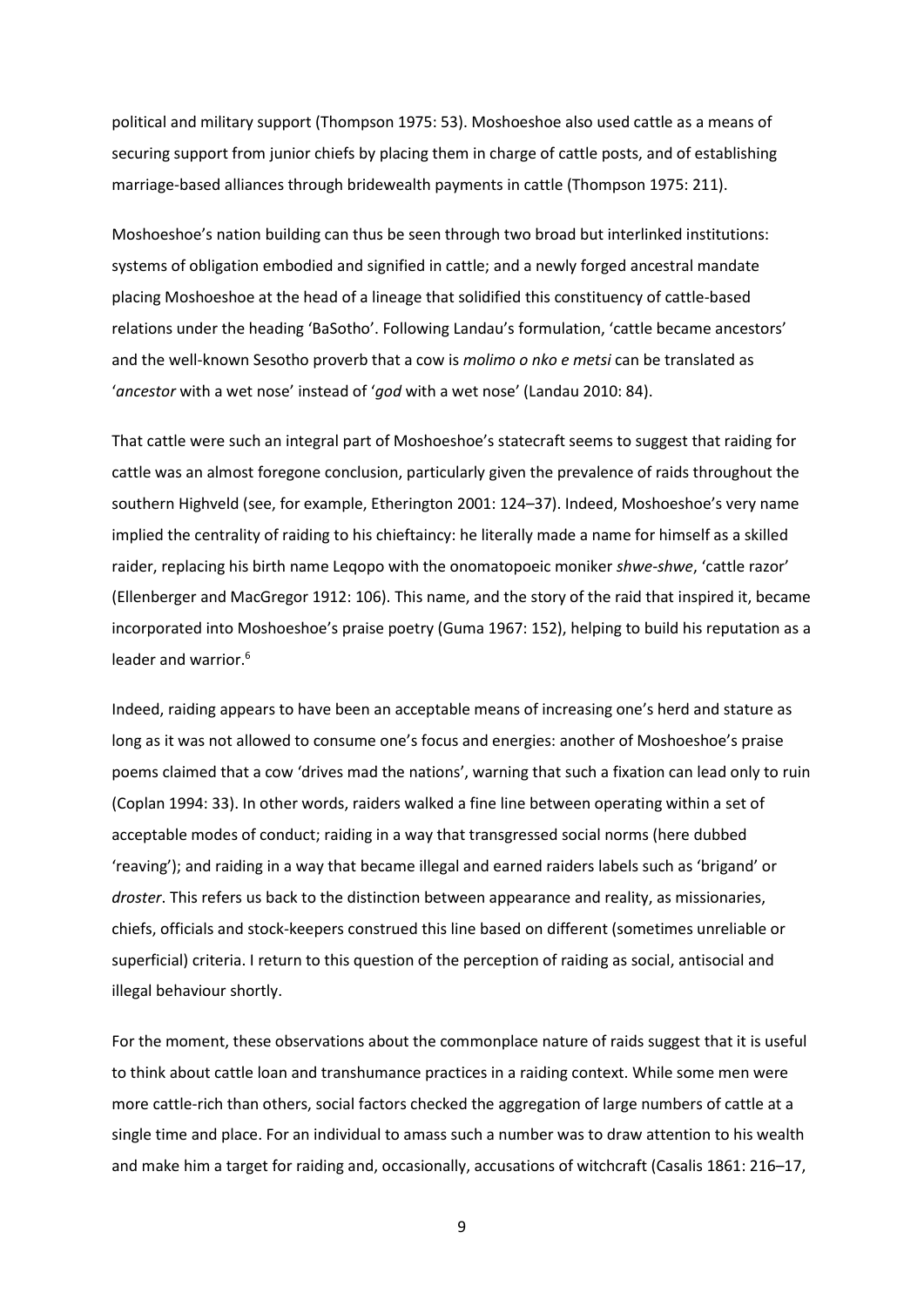228–31; cf. Hunter 1979 [1936]: 135–6, 385; Hammond-Tooke 1974: 358). Under *mafisa* and the more common system of cattle loans made by many BaSotho, distributing cattle among a number of client herders had the advantage of mitigating losses sustained from raids: if a man loaned out a number of his cattle and his homestead was subsequently raided, the loaned cattle would be saved from theft. Historically, this appears to have been precisely the rationale behind some loans that Moshoeshoe and his subordinates made: Moshoeshoe kept a very small number of livestock around his Great Place at Thaba Bosiu, preferring to distribute his herds among *bahlanka* and cattle posts (Ellenberger and MacGregor 1912: 196; Thompson 1975: 192–3).

The loss of cattle to casual raids was further mitigated by the extent to which cattle circulated through society to create social obligations and alliances. The importance of cattle in structural relationships among BaSotho – and how cattle were kept moving through these – can be seen in social institutions such as bridewealth: in the nineteenth century, the dowry received for a daughter was typically used to pay the bride price for her brother's wife (Burman 1981: 37–45). Cattle were sacrificed to communicate with ancestors, cure illness, and in divinatory practices (Casalis 1861: 249–50, 287–9; Ellenberger and MacGregor 1912: 256, 258). Cattle were the media of fines for social transgressions, paid either to the chief or to the injured party. Chiefs further had the prerogative to confiscate, or 'eat up', the cattle of their followers (Burman 1981: 37).

Through these and other functions (described below), cattle acted as social agents in BaSotho communities. This circulation and the web of obligations that they formed meant that, even if casual raids depleted the cattle that a man had on hand, he could draw on these relationships to replenish his herd. The question of the alienability of cattle becomes germane here, and offers an opportunity for anthropological insight. Following Marilyn Strathern's (1988: 134) concept of enchainment and Kristin Armstrong Oma's (2007) discussion of the reciprocal nature of human–livestock relations, David Orton (2010: 191) describes livestock as 'sentient property' that both embodies human relationships and creates an elaborate network of social connections across generations (cf. Ingold 1980: 175) – ensuring that livestock cannot be treated as a typical object (Comaroff and Comaroff 2005; White 2011). These observations invite consideration of Annette Weiner's (1992: 149–50) exhortation to look beyond taken-for-granted 'norms of reciprocity' in traditional societies and see certain types of things as 'inalienable possessions' composed of social relations, never fully surrendered and always potent for their erstwhile owners. Following this line of thought, the social impact of raids was not related to the material value of cattle but rather implicated a more complex web of obligations and – as discussed in the following section – beliefs.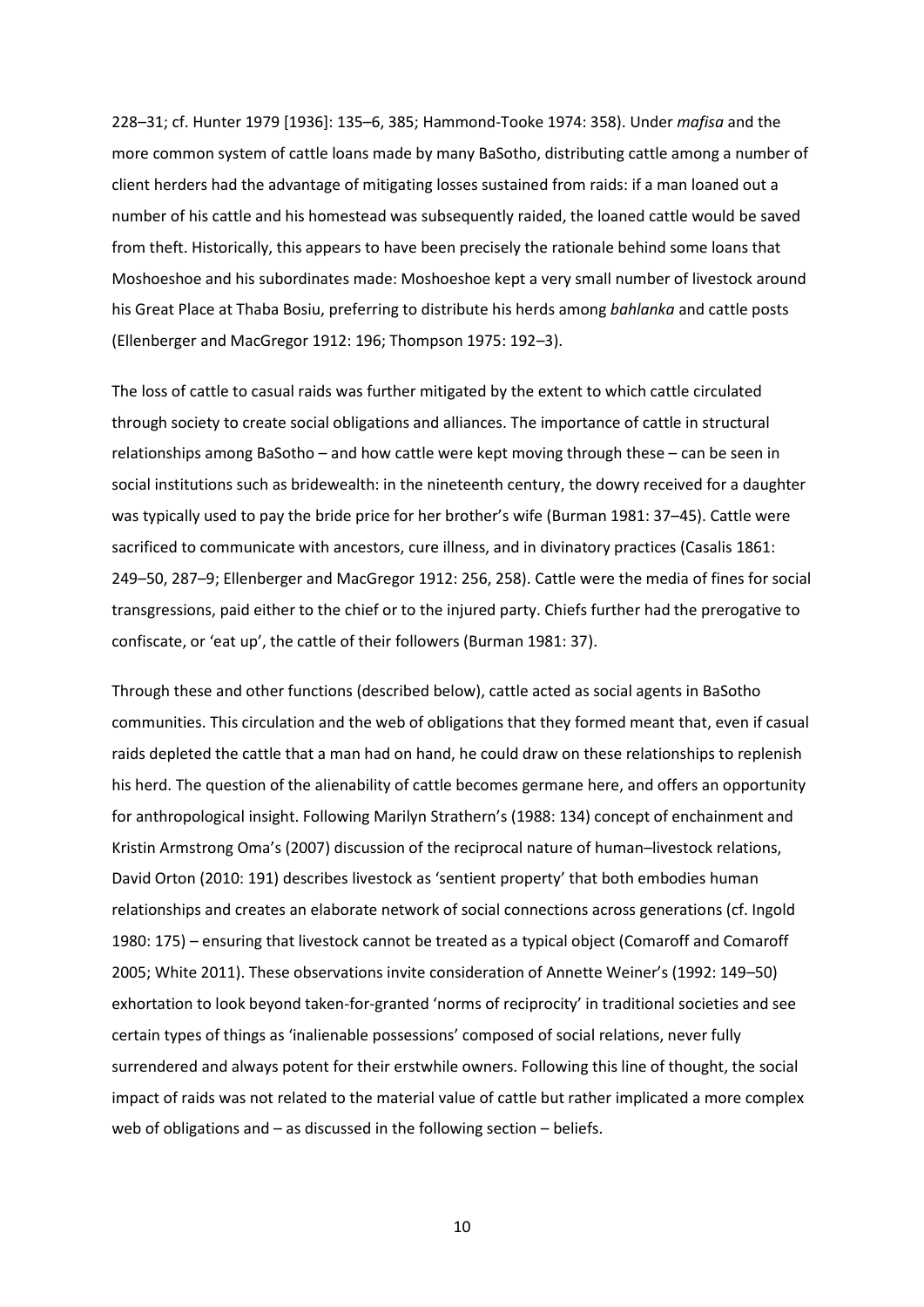Indeed, there was a great deal of tension in terms of social and political context between commonplace cattle raids and forays aimed at pillaging for personal enrichment, which could be seen as reaving or outright theft. This brings us to the second point that I would like to draw out: that cattle raiding did not constitute a priori antisocial behaviour. It is useful here to consider Alexandra Hartnett and Shannon Lee Dawdy's (2013) observations on informal economies. Inasmuch as the relative informality of an economy is very much in the eye of the beholder (that is, the state), there is a need to be sensitive to the often-subtle differences between illegal (against the law), illicit (against social norms) and licit (socially acceptable) activities. What was *de jure* illegal may have been socially licensed (take, for instance, Hobsbawm's (2000 [1969]) 'social bandits'), and what was legal may have been illicit in some contexts: for example, the tensions between colonial law and chiefly institutions in nineteenth-century Basutoland (Burman 1981: 37). Again, appearances and realities fail to match. Looking to the borderlands between Moshoeshoe's western territories and the Orange River Sovereignty opens a window on the judgements by chiefs on each other's raids, and of Europeans on chiefs' raids. Three individuals in particular offer useful examples: Mokuoane and Moorosi of the BaPhuthi, and Moshoeshoe's brother Posholi.

According to some ethnohistories, Moshoeshoe brought Mokuoane's BaPhuthi into his BaSotho state as vassals around 1820.<sup>7</sup> While functioning as Moshoeshoe's representatives, Mokuoane and his son Moorosi acted with considerable autonomy and provided cattle and horses to Moshoeshoe. BaPhuthi earned a reputation as cattle raiders whose forays stretched into the north-eastern Cape, the Highveld, and the area known as Nomansland. Moshoeshoe raided with them for a time and, by supplying Moshoeshoe with his first horse, BaPhuthi have been credited with contributing to BaSotho mounted and martial capacity (Swart 2010: 84–5, 93). Although missionaries and officials may have viewed BaPhuthi raiding with distaste, magistrates, land surveyors, civil commissioners and even Cape Governor Sir Benjamin D'Urban acknowledged that Mokuoane and eventually Moorosi carried out these raids as chiefs exercising their prerogatives under Moshoeshoe's aegis (Theal 2002: 51-66).<sup>8</sup>

In contrast, Moshoeshoe's brother Posholi was ultimately excommunicated from Moshoeshoe's chiefdom and labelled a 'brigand' rather than a chief. In seeking to establish his own independent chiefdom, in the late 1840s Posholi settled himself with a group of like-minded malcontents and 'Bushmen' in an area along Moshoeshoe's western flank (Theal 1883: 238). Posholi raided white farmers for cattle and guns at the head of a 'commando' often referred to as 'Boshuli's [*sic*] dogs'.<sup>9</sup> After Moshoeshoe disavowed Posholi and when the 1849 Warden Line placed Posholi outside Moshoeshoe's territory, Moshoeshoe declared that Posholi was a British subject (Theal 1883: 485).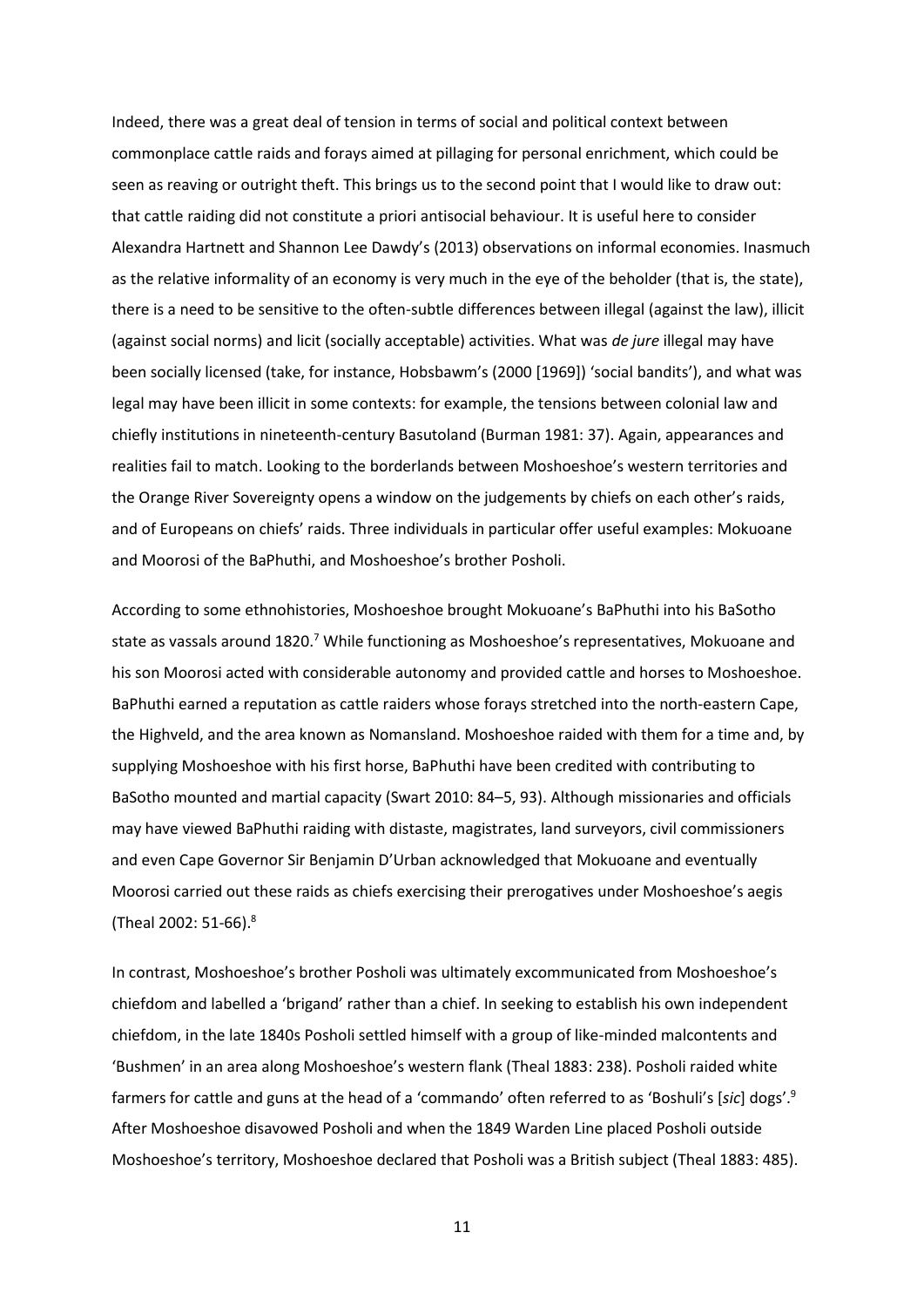During this window of time (roughly 1849–52), officials of the Orange River Sovereignty, farmers, Moshoeshoe and missionaries were attempting to resolve disputes over political boundaries, while the Cape government was preoccupied with fears of unrest among Thembu along the eastern Cape frontier. As such, Cape and Sovereignty authorities were concerned that raiders operating on Moshoeshoe's western boundary might have been collaborating with Thembu. The resulting correspondence between British officials and Moshoeshoe about Mokuoane, Moorosi and Posholi discloses attempts to work out which chiefs were acting dangerously, illegally and illicitly.

To calm the violence of the Sovereignty–BaSotho borderland, Cape Governor George Cathcart enumerated the troublemakers that he wanted Moshoeshoe to subdue: they were 'the people over whom you rule, including Molitsane and Morosi, and your own son Letsie, and certain robbers called Letele and Posuli' (Theal 1883: 617). Cathcart further chastised Moshoeshoe, saying that 'the Basuto people under your rule have become a nation of thieves'. Cathcart's reprimands echoed reports of Posholi's 'commando' allying itself with Thembu and murdering farmers, although Posholi also occasionally served as a British agent to help apprehend Thembu and other raiders (Theal 1883: 378). For his part, Moshoeshoe took great pains to communicate to the British Resident in the Sovereignty both his opprobrium for Posholi and his desire to protect Moorosi. Moshoeshoe voiced his alarm on hearing that Posholi, in his capacity as sometime British operative, had tortured prisoners taken during skirmishes, making Posholi an even less desirable associate for the Sotho leader. Moshoeshoe emphasized that, contrary to rumours abroad in the Sovereignty, Moorosi was not in league with Thembu leaders and wrote 'to beg of you to make a distinction so that Morosi may not be mixed up in these sad affairs' (Theal 1883: 360).

British officials and farmers alike condemned raiding as a crime and raiders as criminals, whether referring to Posholi or Moorosi. That Cathcart distinguished between Posholi as a robber and Moorosi as a chief, however, is revealing. It suggests that the labels 'robber' and 'chief' referenced not just the act of raiding but also the political and social context in which raiding occurred. Moorosi, for all the disapproval heaped upon him, operated under Moshoeshoe's sponsorship, which ultimately granted him the status of 'chief' in the eyes of the government. When Posholi asserted his independence, acting without Moshoeshoe's protection or approval and committing acts considered illegal in British territory, Posholi was dubbed an undesirable by Moshoeshoe and a 'freebooter' by the British.

For his part, Moshoeshoe (in letters written through the missionary H. M. Dyke) appeared more concerned with *who* and *how* Moorosi and Posholi raided than with the fact that they raided. He further alluded to the fact that the Sovereignty's attempts at regulating raiding upset the political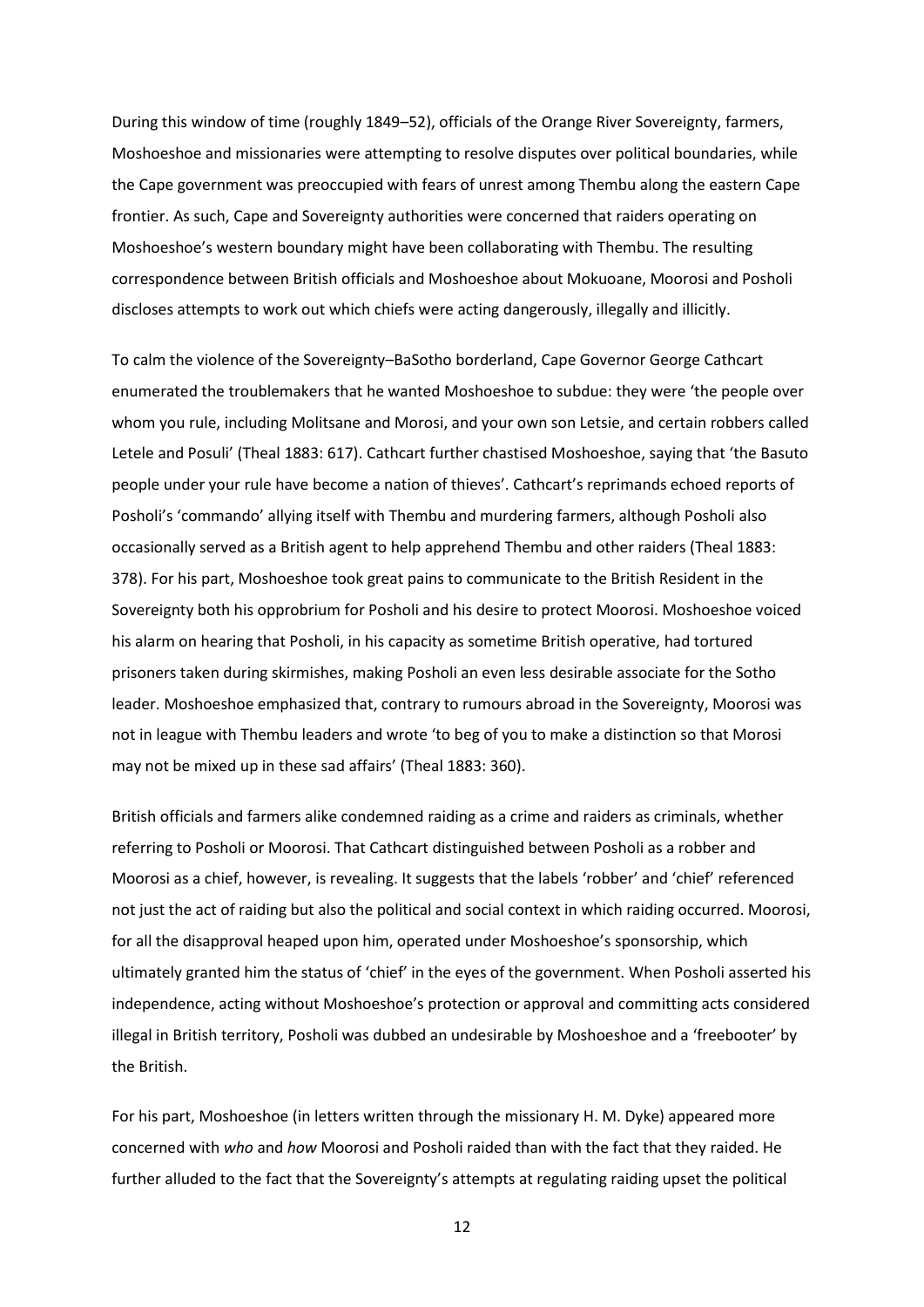situation among African polities on the Highveld and eastern Cape frontier, in particular as it related to the circulation of cattle:

<EXT>I have been placed most awkwardly by what I consider an unwarrantable haste on the part of the agents of Government and a total oblivion on their part of the situation I held towards Morosi, the Tambookies [Thembu], and Posuli. To allude only to the latter, although he be known to be my own brother, he has been made independent of me. The British Resident has taken him to war and rewarded him with cattle without my being consulted. Morosi, the Tambookies, the Fingos, and Posuli have been made deadly enemies to each other, and the cattle question has become much complicated by the strange position of my brother, with whom I can no more interfere lest it should be considered I infringe on the rights of the Queen. (Theal 1883: 397)

The 'cattle question' refers both to the restitution of cattle stolen from farmers, and also to the disposition of cattle taken from other chiefs during raids; it directs us to ask how far officials and enforcers in the Sovereignty saw raids as just a part of chiefly politics, and when raids merited punitive measures. The use of the word 'war' is also interesting. Without the original Sesotho, the nuances of Moshoeshoe's intent remain unknown. Did he mean 'war' to suggest something different from a normal raid, or as a synonym? If the former, was he distinguishing between the sorts of incursions against Thembu interests that the British occasionally supported on the one hand, and the prerogatives of an African head of state on the other? In any event, Moshoeshoe's attitude demonstrates that Posholi crossed a line where raiding became illicit, illegal and undesirable, unlike Moorosi, who acted illegally but still in a manner warranting Moshoeshoe's sponsorship. Certainly, a large part of Posholi's undesirability was due to the damage he wrought on Moshoeshoe's relationship with the Sovereignty and with Boer farmers, not to mention his rejection of Moshoeshoe's leadership. What this vignette underscores, however, is the centrality and complexity of raiding in Highveld politics; there was clearly a specific place or series of places for raiding in Moshoeshoe's chiefdom, and Posholi transgressed these while Moorosi stayed within their bounds, at least for a time. Further, we can see how raiding contexts influenced designations of chiefs and robbers, illegality and illicitness. These were by no means stable but constantly in flux, particularly amidst the changing borders of Moshoeshoe's territories and under the gaze of certain outside observers such as missionaries and government officials.

## **Beasts and beings**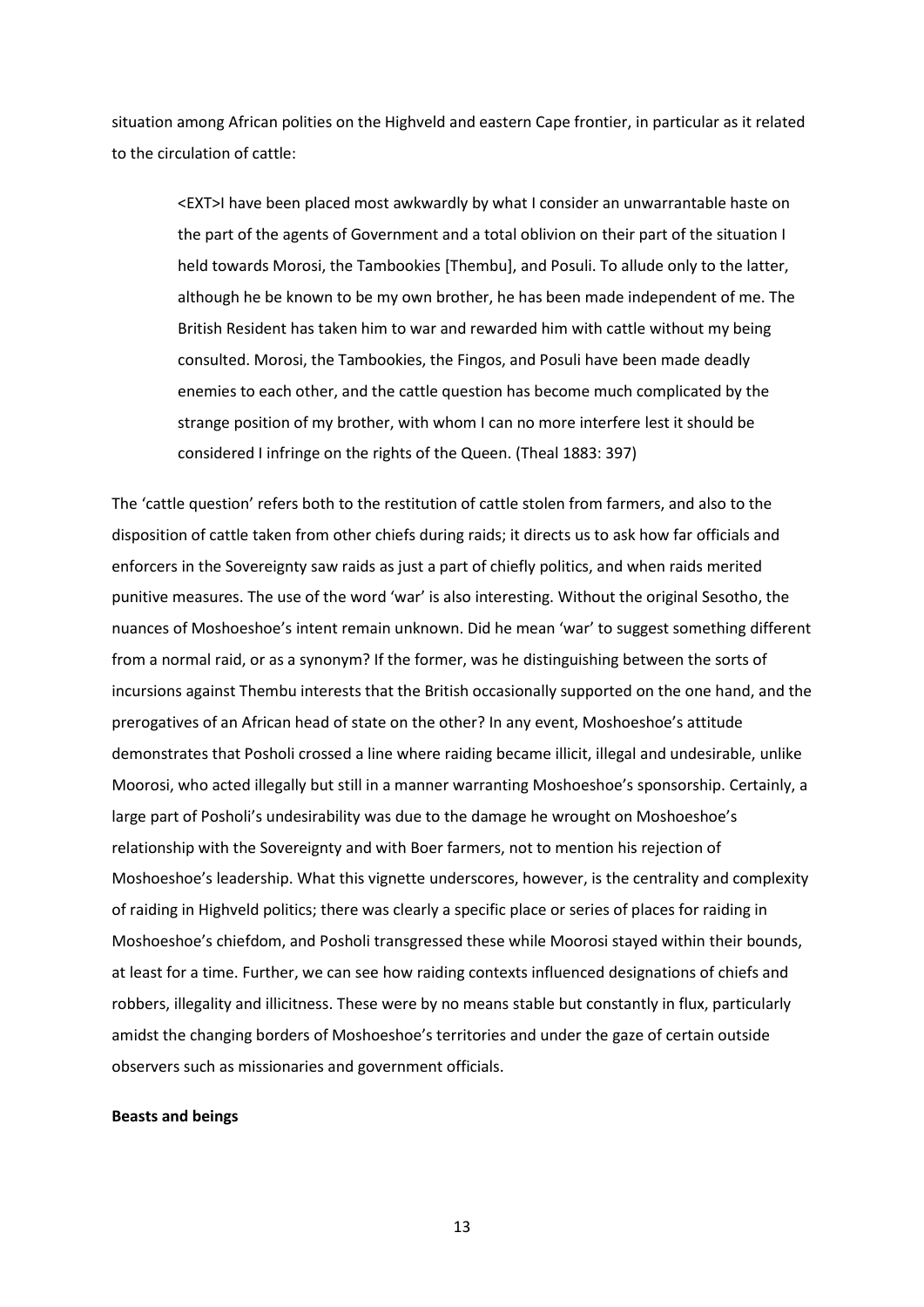Achieving more in-depth perspectives on cattle raiding as a social institution entails examining how cattle themselves functioned socially. Socio-economic perspectives on the significance of cattle have been fundamental to the anthropology and archaeology of southern Bantu-speakers for almost a century (see, for example, Comaroff and Comaroff 1990; 2005; Kuper 1982; Huffman 2001). Here, I probe more deeply into the social meaning of raiding by looking closely at the embeddedness of the animals being raided, examining their cosmological value to understand more fully what it means to raid cattle.

Throughout Southern African chiefdoms, cattle were the media through which people communicated with ancestors. If ancestors were part of a living, precolonial vocabulary (Landau 2010: 20–1, 84), cattle were a central part of that vocabulary. To speak of the *molimo o nko e metsi* mentioned above, then, was to speak of ancestors in a cosmology that linked authority, descent and community in both the person of the chief and the relationship between that chief and his beasts (cf. Hunter 1979 [1936]: 389–90).

Taking this further, cattle were 'metaphysically' mobile, moving between physical and spiritual worlds in sacrifices to ancestors. Close readings of BaSotho folklore reveal that cattle were highly significant in these realms. This folklore illustrates how, for instance, the bond between man and ox was stronger than, and could withstand, death and avarice (Jacottet 1908: 76–81). Jealous of one man's wealth in cattle, his neighbours schemed to kill him and his ox. When they were abducted, the ox – a beast called *Tololi-phatšoa* ('black ox with white stripes and spots'; cf. Poland *et al*. 2005: 114) – urged the young man to trust him and consented to be slaughtered. The young man was spared and the next day the ox rose from the dead and returned to his master's kraal.

In at least one tale, supernatural figures appeared to chastise a man for disrespecting his herds. When the maiden Thakane disobeyed her father's strictures in the interest of these herds, he punished her by giving her to a cannibal as a wife. En route through the veldt to the cannibal's village, antelope reprimanded the father for his inappropriate behaviour, placing his desire for obedience over his duties to his herds and his daughter (Jacottet 1908: 114–17).

Although early ethnohistories rendered the BaSotho spirit world as a nebulous domain of ancestors conflated with gods (see, for example, Casalis 1861: 250–1; Ellenberger and MacGregor 1912: 238– 9), the above story demonstrates that there were certain places (i.e. the veldt) where the supernatural world was particularly immanent. Bodies of water were also believed to contain and disclose aspects of the spirit world that could be accessed by humans and livestock. *Likoetsa* (lakes), *maliba* and *macholo* (deep waters) held not only powerful serpents (*noha ea metsi*) but also entire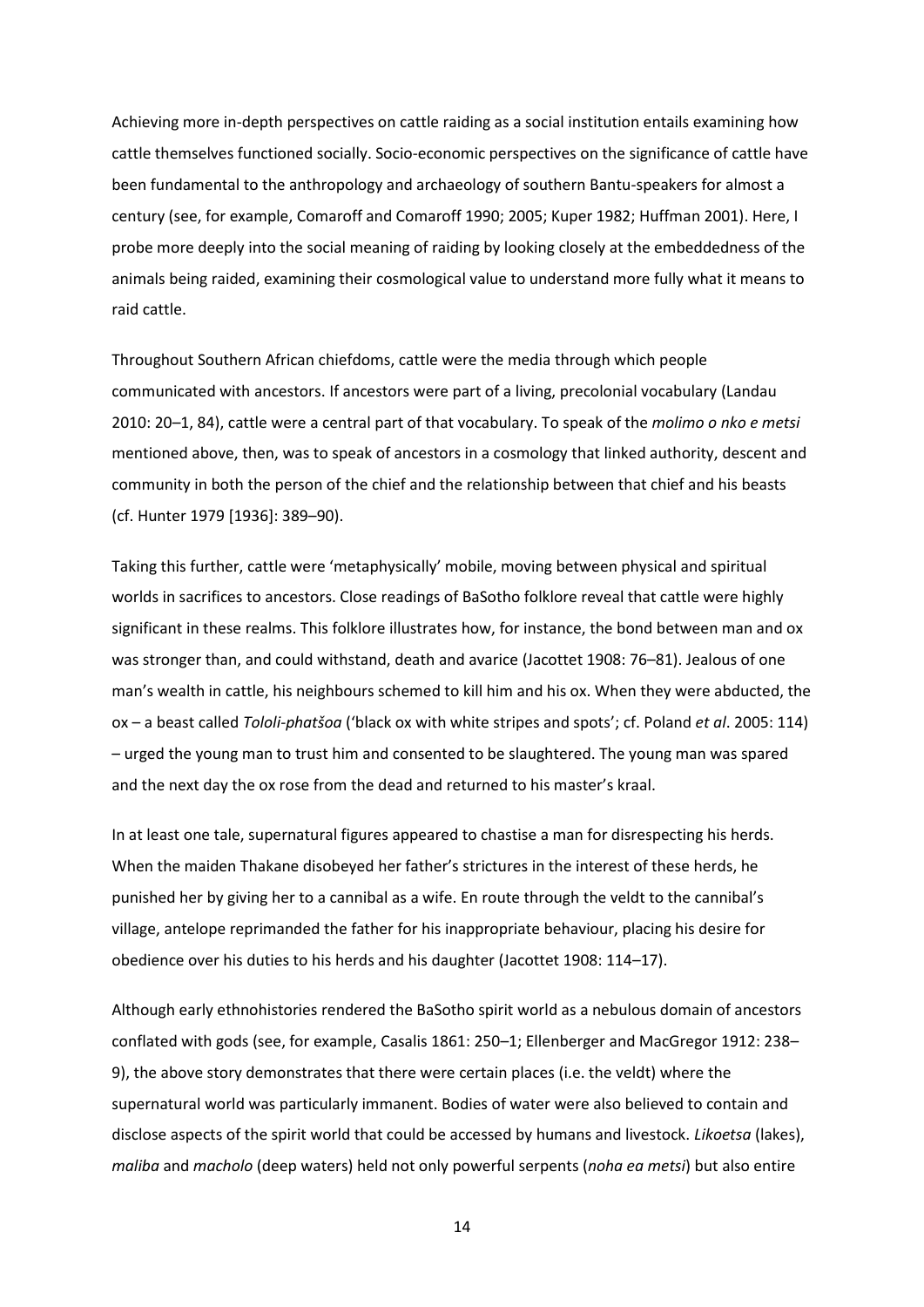villages (Snow 2011: 11). These villages were governed by chiefs adhering to many of the same social conventions as their terrestrial counterparts, demanding that justice and bridewealth be negotiated through cattle and dispensing punishment if they were not appeased (Jacottet 1908: 148, 204). In folk tales, BaSotho children and women went to live in these underwater villages until a living relative or suitor made a gift of cattle, which crossed the water boundary between physical and spiritual realms (Jacottet 1908: 154, 174).

Returning to *noha ea metsi*, while these beings were highly dangerous (Snow (2011: 12–14) documents modern Basotho concerns over *noha* pulling people into rivers), cattle could mediate relations between men and serpents, even helping to transform serpents into men. An often retold BaSotho tale describes how a young girl was unwittingly given in marriage to a *noha*; once this was discovered, a group of young men killed him, and his mother subsequently resurrected him in human form by sacrificing a black ox (Jacottet 1908: 126–39). Pieter Jolly (1996: 280; 1999: 260) has drawn attention to the pervasive connections between snakes, rainmaking and communication with ancestors in Nguni and Sotho divination, suggesting that these beliefs were absorbed into southeastern San cosmologies. Whichever way cultural influences ran, there was at least a convergence of belief around the cosmological cognate of snakes as potent rain creatures (Challis *et al*. 2013; Snow 2011: 50–1; cf. Hoff 1997), particularly within the dynamic cultural frontier of the Maloti-Drakensberg within the last few centuries (Mitchell 2009; King and Challis forthcoming). The location of cattle-oriented beliefs in such a system has yet to be explored in any detail but would provide a valuable contribution to this debate.

Elaborating further on the metaphysical potential of cattle, the act of killing monsters and *tikoloshe* (dwarf-like creatures described as 'witches' familiars') caused cattle to erupt from their wounds, becoming the property of their killers and in some cases empowering them to become chiefs (Casalis 1861: 339–43; Jacottet 1908: 58–60, 72–3, 76–7). The image or trope of the *tikoloshe* is a powerful one in Nguni and Sotho folklores, and often denotes improper sexual appetites, mischief upon and theft of cattle, and vengeance wrought by practitioners of magic (Krige 1936: 354; Hunter 1979 [1936]: 275–82; Niehaus 2013: 12–13).

Scholars of African literature have drawn attention to how *tikoloshe* and other supernatural figures describe relations of being in African narrative forms. Caroline Rooney (2000: 2, 20–1) has suggested taking the appearance of *tikoloshe* alongside other non-real and natural phenomena as providing ontological insights rather than as illustrating a conflation or interpenetration of the real and the mythic. In her formulation, *tikoloshe* were not simply symbols of wrong behaviour and cattle were not simply vehicles of potency conjured to modulate such behaviours. Rather, focusing on how these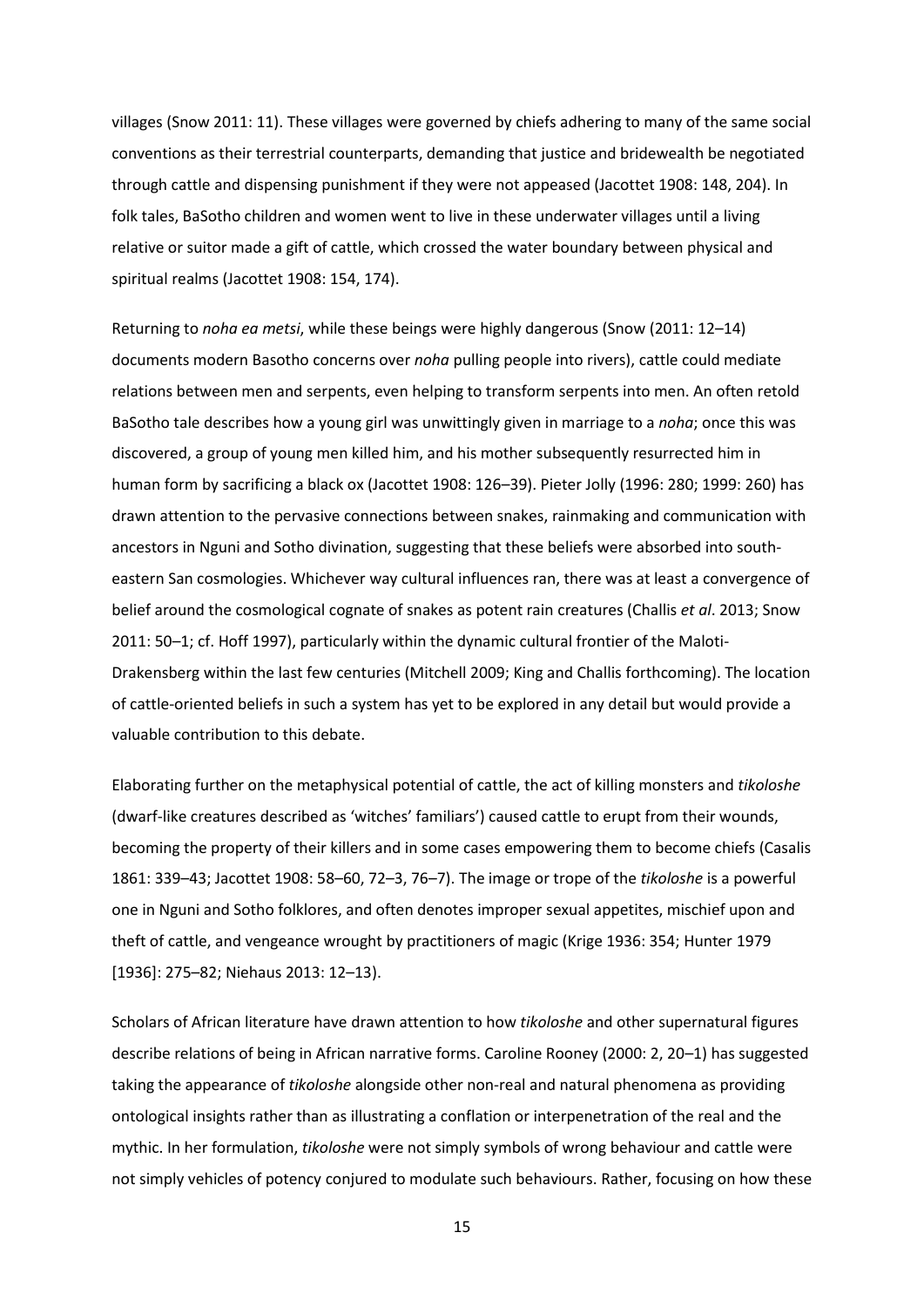figures in fiction and folklore behaved towards each other, and within the human and natural worlds in which they were embedded, describes ways in which they were 'coming-into-being' through 'forces' disclosed within the narrative: through the obligations, movements, emotions and metaphysical elements that together comprise social, natural and narrative context. This was not a teleological process of birth and development but rather a coming-into-being through relations with others (Rooney 2000: 7–8). Rooney's intervention encourages us to consider cattle in folklore as embodying and disclosing aspects of certain cosmologies.

The foregoing discussion and insights from African literature provide an avenue for reconciling material views of cattle with the agentive and socially engaged roles that cattle play in the narratives just described. In Southern Africa, decades of ethnographic research have documented how cattle – in all their socio-political entanglements and material glory – embody a wealth of relations between humans and ancestors (White 2011). The metaphysical and ontological features of cattle as described here illustrate that there is scope to nuance this view, particularly from folklore, literature and oral traditions. Such observations resonate with work by anthropologists of human–animal relations, and with concerns over the degree to which animals are symbolic resources versus sentient, social beings – the latter falling under the purview of the 'animal' or 'ontological turn' in anthropology. Rather than getting caught up in the polarity of such debates, Matei Candea (2010: 244) has suggested that we examine the roles of animals in human society through a focus on 'the complexities and ambivalences of relationships based on love and exploitation, trust and domination … engagement and detachment'.

Candea's proposal can be applied to the present discussion to illustrate how the roles of cattle as bridewealth and as loan payments – and also as metaphysically mobile – spoke to the position of these animals on a spectrum from symbolic resource to fully subjective being. This recalls the discussion in the preceding section of animals as 'sentient property', and reaffirms not only that cattle are social agents, but also that their effectiveness as such derives from their mobility or potential mobility as they circulate and establish relationships between people.

# **Raiding and resisting**

In certain Southern African contexts, raiding has been described as a means of resistance. This is particularly the case where it appears to have undermined the material resources of colonial power and (seemingly deliberately) contributed to the instabilities of colonial apparatuses. I want to dwell on what raiding-as-resistance as formulated in two historical contexts – 'Bushman' raiders and Moorosi's BaPhuthi – discloses about where the dividing line between resistance and illicit or illegal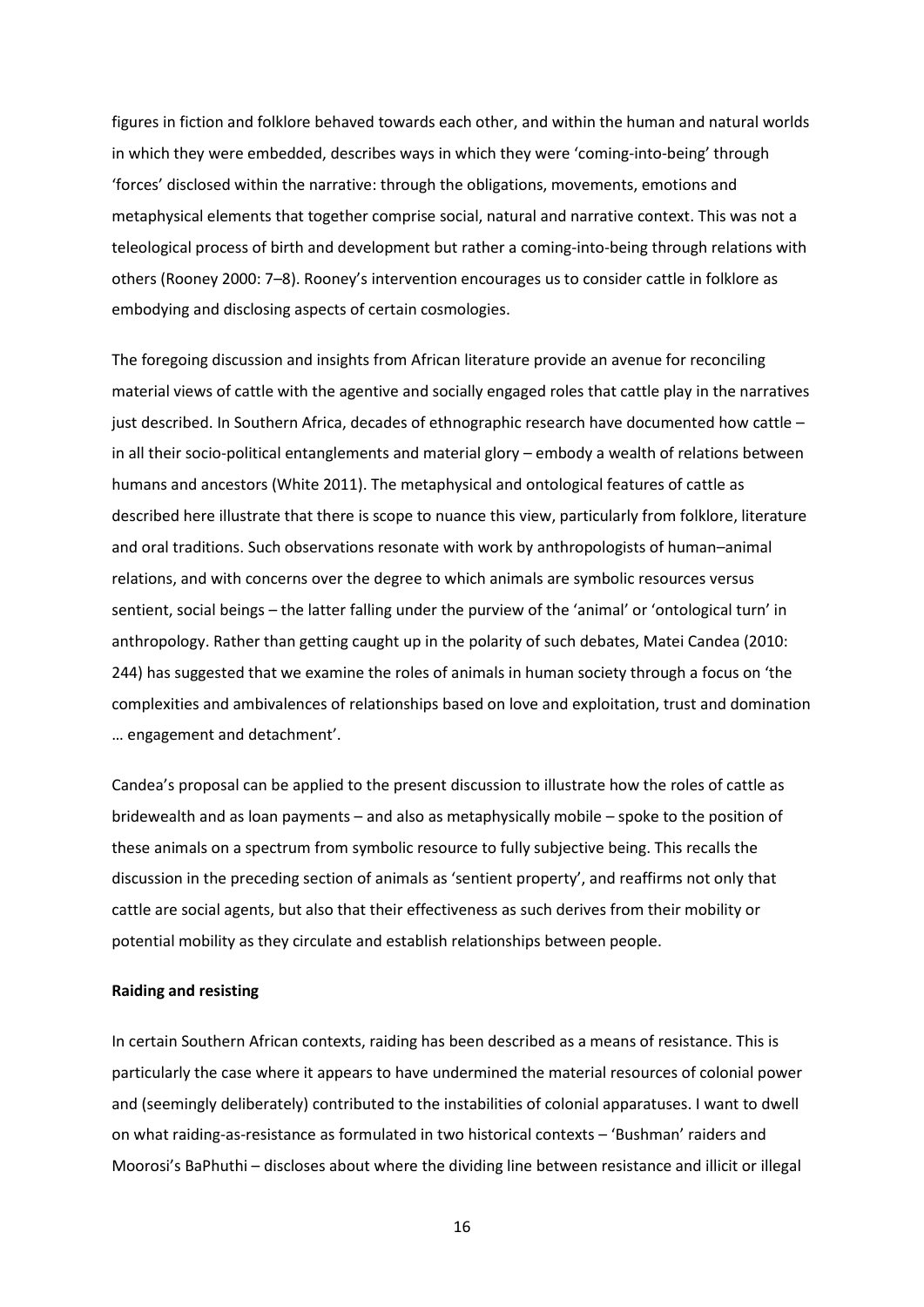behaviour may lie. Where was raiding a deliberate act of aggression designed to undermine expanding hegemonic forces, and where did raiding conform to a set of behaviours with a longer history that may *appear* as resistance because they happen to place such people in conflict with the desires of settlers and the state (cf. Cooper 1994: 1532–4)?

Four decades ago, John Wright (1971) and Patricia Vinnicombe (2009 [1976]) provided seminal treatments of the 'Bushman raider' phenomenon as San responding to the constriction of their independent lifeways by encroaching colonial authority. As farmer settlement and the legislative power of successive Afrikaner and British governments in Natal became increasingly entrenched at the base of the Drakensberg Mountains, communities of San were squeezed into ever smaller territories and their movement and subsistence were increasingly curtailed. These communities turned to cattle raiding both to accumulate economic resources and as a means of resisting changes to their socio-economic circumstances. Trends in raiding frequency, numbers and targets shifted during the mid- to late nineteenth century to keep pace with the various strategies enacted to prevent raids and penalize raiders. Wright (2007) and rock art scholars have elaborated upon this historiography, arguing that these 'Bushman' raiding groups actually represented consortia of ethnically heterogeneous people coalescing around cattle raiding as a shared practice. Drawing on rock art containing imagistic tropes that disclose elements of San and Bantu cosmologies, Blundell (2004), Mallen (2008) and Challis (2008; 2012) suggest that raiding – as a means of anticolonial resistance and economic gain – was an institution that united people from hunter-gatherer and farming backgrounds. Challis (2016) has taken this further, arguing that in the latter half of the nineteenth century when retaliatory efforts against 'Bushman raiders' were at their most intense, raids took on the character of guerrilla warfare: some raiders attacked specifically to weaken farmers and militia in Natal.

This detailed body of literature prompts us to think carefully about how we treat ideas of 'resistance', especially when taking a longer-term look at institutions such as cattle raiding. How do we distinguish between deliberate acts of resistance and behaviours that fail to conform with colonial desires but may not be specifically enacted as resistance? On the one hand, this is a question about emic perceptions and, following recent work by Alfredo González-Ruibal (2014), ontologies of resistance: that is, the ability to discern where actions and lifeways were actively constructed 'in the face of the state'. We have a glimpse of this at the Cape in the mid-eighteenth century when Khoisan commandos proclaimed that stealing Dutch cattle was specifically designed to undermine Dutch settlement (Adhikari 2010: 31; Cullinan 1992: 34; Marks 1972: 71–2; Penn 2005: 132).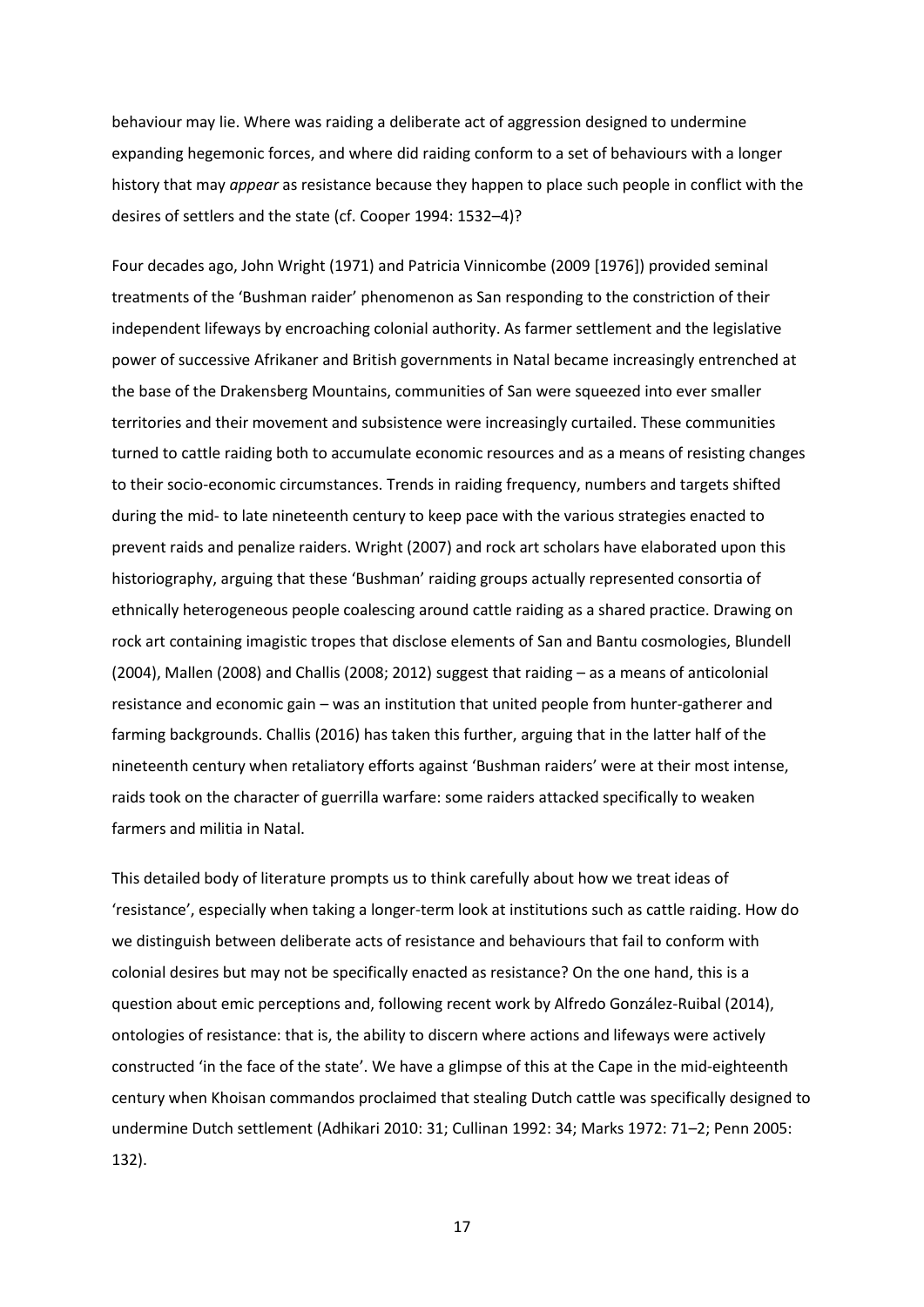On the other hand, resistance is also a question of discerning dispositions towards the past. Resistance comprises a range of responses to new social, economic and political orders, and thus connotes alterations to or ruptures from previous ways of life. This is where an archaeological perspective proves useful: resistance is not so much an event as a complex of material practices that emerge as a way of 'being against domination', with behaviours and ways of life that exist precisely because they incorporate an awareness of the hegemony against which they are set (González-Ruibal 2014: 16–20). In this formulation, resistance can be conceived as both short-term and sporadic, and also as a *longue durée* phenomenon in which longstanding behaviours and patterns are modified in a process of making sense of, evading and undermining authority.

To illustrate a few of these ideas in practice, it is useful to return to Moorosi and his BaPhuthi in the roughly twenty years between the establishment of the Wittebergen Native Reserve and the annexation of Basutoland to the Cape  $(1850-71).^{10}$  Briefly. Wittebergen was established as a joint endeavour by the Wesleyan Missionary Society (WMS) and the Cape government. Among other aims, the Reserve sought to place a 'buffer' of dispersed Africans between Moshoeshoe's BaSotho and southern Thembu, and to curtail raiding activities around the Reserve. Within the Reserve, authority was enacted through a system of ethnically segregated 'villages' administered through carefully restructured traditional leadership, legal restrictions on mobility, requirements for agricultural labour, and severe punishments for transgressing these and other laws. Responsibility for administering these punishments lay with the Reserve Superintendent, a position held for the majority of the time considered here by John Austen (King forthcoming).

Moorosi and his BaPhuthi had moved throughout the territory incorporated into Wittebergen for years prior to the Reserve's establishment, and continued to maintain settlements in the area afterwards. BaPhuthi were not the only raiders to move across this landscape during the first half of the nineteenth century: colonial officials and African leaders alike acknowledged this as a terrain over which diverse raiding parties frequently traversed, congregated, skirmished and retreated, with a variety of widely dispersed but more permanent settlements near the Orange and Mzimvubu rivers and the Maloti-Drakensberg Mountains (see, for example, Theal, 2002: 51-66).<sup>11</sup> Moorosi's activities within and around the Reserve (many of which were legitimate, such as tending gardens to supply his settlements) therefore had a considerable history and were not in themselves a response to the Reserve's establishment, at least not at first.

Austen, however, saw Moorosi and his BaPhuthi as a threat to the Reserve's security. It is unclear specifically what Moorosi did to raise Austen's ire, but in 1859 Moorosi was expelled from the Reserve. Austen brought the full force of his authority to bear on enforcing this decision, bringing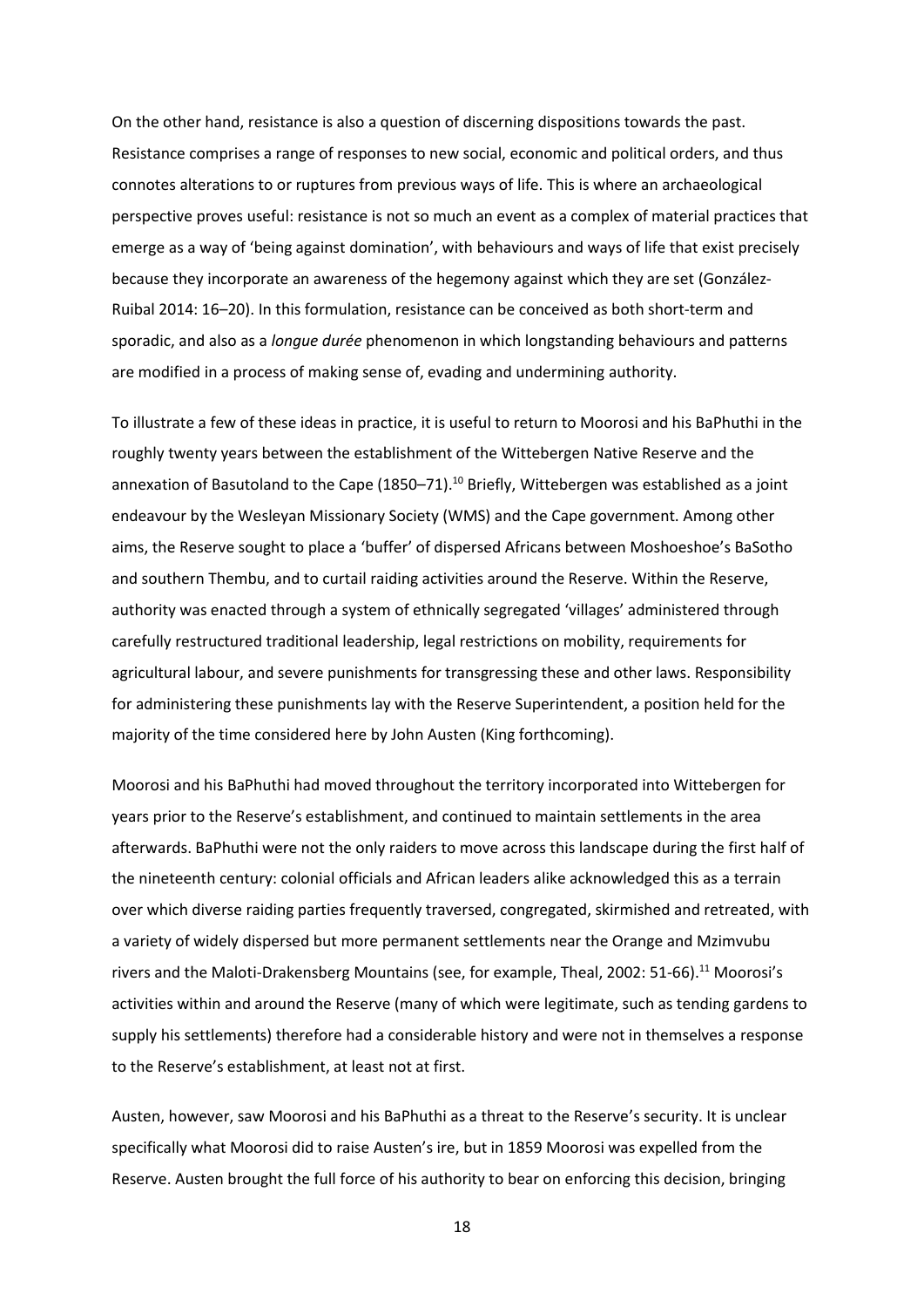people he believed were Moorosi's followers to court and expelling others. Moorosi responded by launching raids into the Reserve and continuing to cross through it on his travels. Austen retaliated by closing off most of the roads Moorosi was known or believed to have used. While Moorosi continued to treat the Reserve and its inhabitants as raiding targets, he also reoriented his raiding focus farther east into the Maloti-Drakensberg and Natal.

One possible interpretation of Wittebergen and Moorosi's activities there is that they show a way of life forced to modify itself in response to expanding colonial power. While Moorosi and his BaPhuthi had raided across Wittebergen for years prior to 1850, the Reserve's establishment instigated an increasing awareness that these strategies were no longer feasible. Refocusing raids to the east was one way in which Moorosi and his chiefdom responded to the Cape's encroachment, and the continued raids into the Reserve were part of the slow tapering off of their earlier practices.

An alternative, and more resistance-oriented, interpretation is based on discerning the impact of continued raids on the Reserve after Moorosi turned his attentions to the east. Moorosi's antagonism towards Austen and the Reserve when there was no readily apparent need to continue it – as raids elsewhere were providing ample numbers of cattle – could be seen as a deliberate programme of undermining Cape authority, or at least an acknowledgement that raiding was not simply about acquiring large numbers of cattle. Under this reading, raiding itself was not an act of resistance, as raids around Wittebergen predated its establishment. Rather, resistance lay in the combination of those long-term patterns with new strategies tailored to the regulations and presence of the Reserve on the landscape. Put another way, the idiom of raiding remained the same but some of the nuances were modified according to Moorosi's understanding of Austen's actions and the Reserve's laws.

I introduce this debate neither to offer an answer nor to rehearse an argument over terminology. Rather, I do so both because (as illustrated above) the idea of raiding-as-resistance deserves further examination and, perhaps more importantly, because of what the narrow example given here reveals about raiding in appearance versus reality. The point is that whichever interpretation of Moorosi's actions one espouses, his behaviours were almost always construed in the historical record as illegal and thus always acting against the desires of the state. The difficulties of discerning resistance in the historical and archaeological record have been well rehearsed elsewhere, and without insights into Moorosi's intentions and the inner workings of his chiefdom, we may never know if or how these raids were of a different character than those that predated Wittebergen. I raise the issue here to demonstrate how taking an archaeological approach to discerning resistance,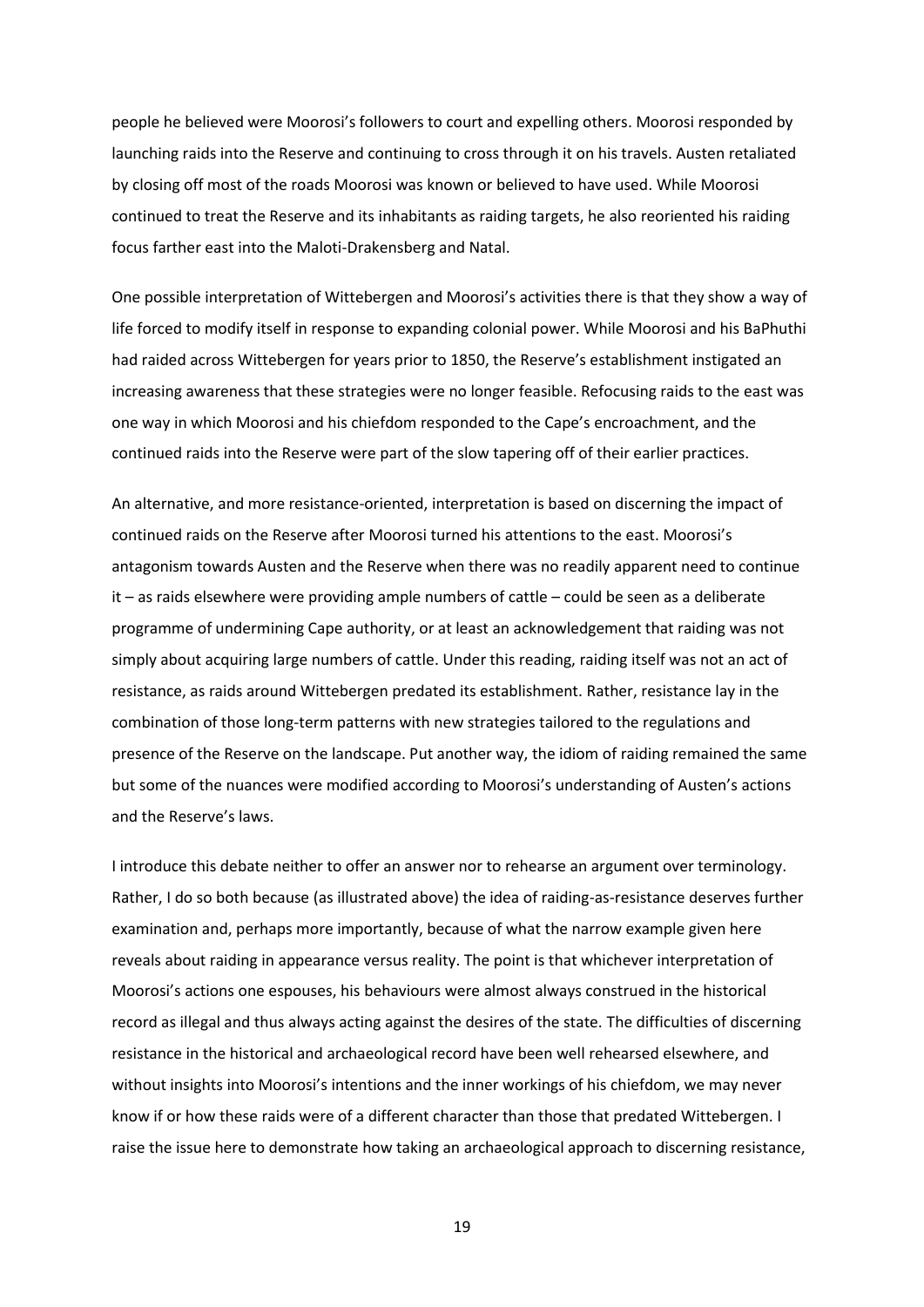and treating raiding as a socially meaningful practice in the *longue durée*, affects the logical pathways leading us to yoke the two phenomena together.

### **Conclusion**

Tracing the paths of cattle through society and cosmology, it becomes apparent that in many contexts in the recent past cattle raiding was laden with social significance. While often linked to state building, raiding was not always bellicose. While agonistic and disruptive, raiding was not always antisocial or reflective of social ills. To raid cattle was to raid a web of social relations, although victims and aggressors could later ally and thus raided cattle may not (ultimately) have been removed from that web. Cattle had social agency as beings in their own right, and also through their abilities or potential abilities to circulate through society, establishing and maintaining relationships. As such, to speak of raiding cattle is not the same as to speak of raiding goods.

If we accept that raiding indeed constituted a social institution, it becomes possible to revisit historical interpretations of raids as social pathology. In some cases, raiding certainly aimed at rebuilding depleted herds or asserting political independence (see, for example, Fry 2010: 30, 32–3). However, to interpret accounts of raids by certain chiefdoms as indices of distress without further enquiry into their social context ignores a wealth of potential interpretations. In the nineteenth century, if not earlier, the spectrum from reaving to casual raiding to warfare was a significant part not only of some chiefdoms but also of the assertion of political identities. The ability to wage wars defined kings such as Moshoeshoe, skill in casual raiding was a central part of Moorosi's chiefdom, and people such as Posholi who were designated reavers or brigands could be enemies of African and European leaders alike.

This observation directs our attention to the performative significance of raiding: as an opportunity to demonstrate and legitimate leadership (cf. Fleisher and Wynne-Jones 2010); as a process of constructing and contesting political identities such as 'BaSotho' or 'BaPhuthi'; or as enacting other facets of identity such as masculinity (cf. Butler 2007 [1990]: 175–93). With respect to this latter point, invaluable insight into raiding practices might be gained from the suite of ethnography, poetry and word music connected with boys' initiation schools (see, for example, Schapera 1940: 257–8). While this is a field of investigation that is difficult to access due to the necessary secrecy of initiation schools, David Coplan's (1994) collection of historical and contemporary material fills the gap to some extent, as does John Zulu's (2016) recent and notable work on initiation and material culture in Matatiele.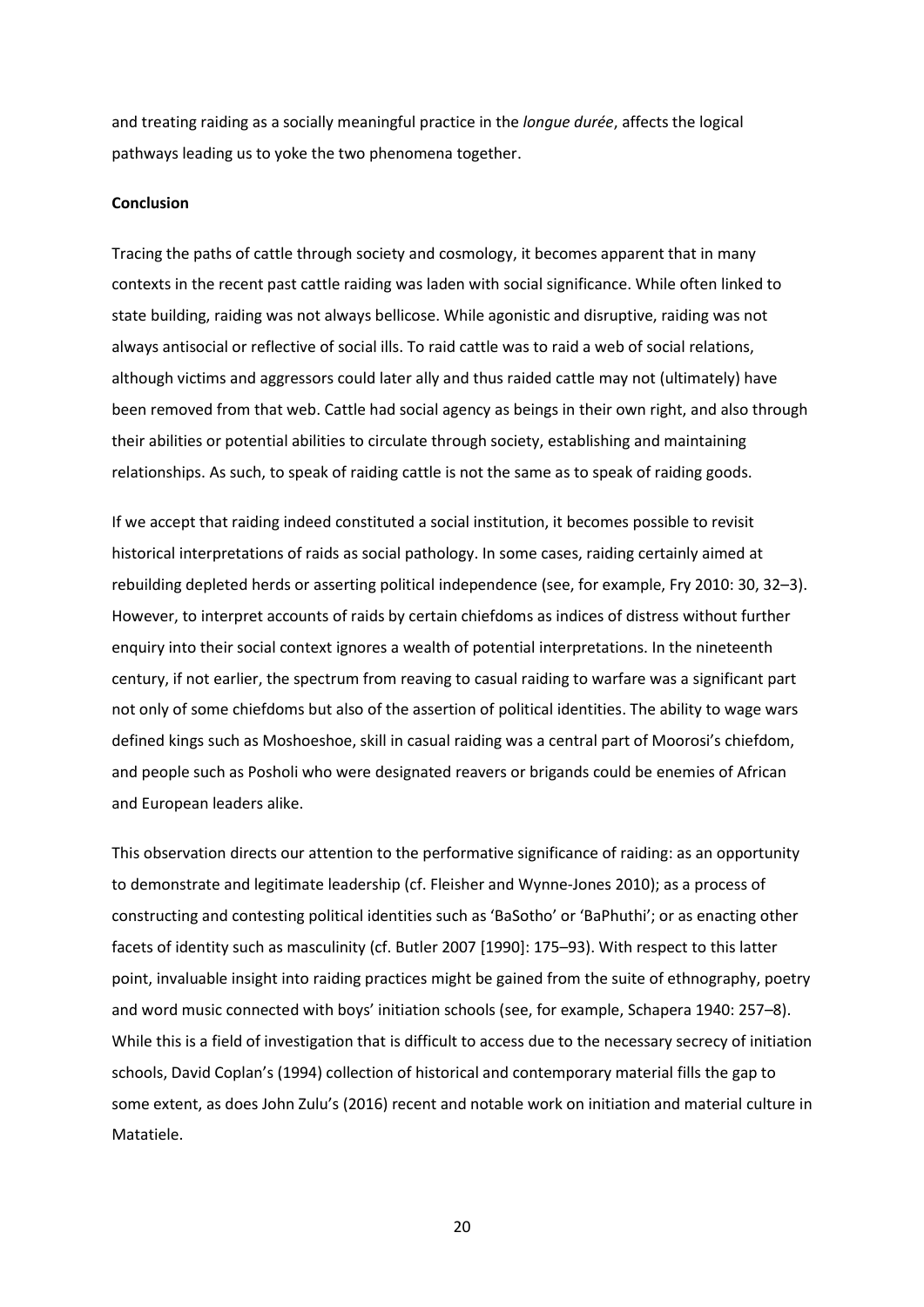I want to end on the recurring theme of appearances and realities, and relate it to the longstanding difficulty of discerning conflict in the precolonial past. Richard Reid (2011; 2012) has drawn attention to the lack of research into conflict in Africa's *longue durée*, particularly relative to the vast body of literature on colonial and contemporary conflict. He cites historians' concerns that long-term histories of warfare may 'whiff of Victorian misjudgement': attempts to discuss precolonial warfare and violence may fall back on – or worse, be read as affirming – the essentializing narratives of savagery that constitute some of the most egregious intellectual violence of anthropology's early days on the continent. Reid (2011: 152) thus exhorts us to challenge views of violence in Africa's past that exaggerate 'the significance of the colonial moment', and search instead for insight into how the institutions and gestures that constitute conflict can be located within longer-term African historical dynamics. This article addresses Reid's challenge by tracing ideas of conflict through Southern Africa's recent past. While stopping just shy of the precolonial past, I have endeavoured to illustrate how some ideas about 'cattle agency' and raiding as social practice may be relevant further back in time. Talking of war, social distress and conflict in such contexts is indeed a necessary measure; these discussions should proceed with a critical eye towards the social, material and practical elements with which narratives of disorder are composed, and where the potential for misrecognition and mis-construal resides.

### **Acknowledgements**

A version of this paper was presented at the 'Izithunguthu' conference at the University of Cape Town, 16–18 July 2015. I thank Carolyn Hamilton and the Archive and Public Culture Research Initiative for hosting the conference and for their feedback on this research, along with Jochen Arndt, Geoff Blundell, Sam Challis, Simon Hall, Jill Kelly, Paul Landau, Mark McGranaghan, Luíseach Nic Eoin, Robert Ross, Gavin Whitelaw, Justine Wintjes and John Wright. Thanks also to the three anonymous reviewers for comments on earlier drafts of this paper.

## **References**

Adhikari, M. (2010) 'A total extinction confidently hoped for: the destruction of Cape San society under Dutch colonial rule, 1700–1795', *Journal of Genocide Research* 12 (1/2): 19–44.

Arbousset, T. and F. Daumas (1968 [1846]) *Narrative of an Exploratory Tour to the North-East of the Colony of the Cape of Good Hope*. Translated by J. C. Brown. Cape Town: J. C. Brown.

Blundell, G. (2004) *Nqabayo's Nomansland: San rock art and the somatic past*. Uppsala: Uppsala University.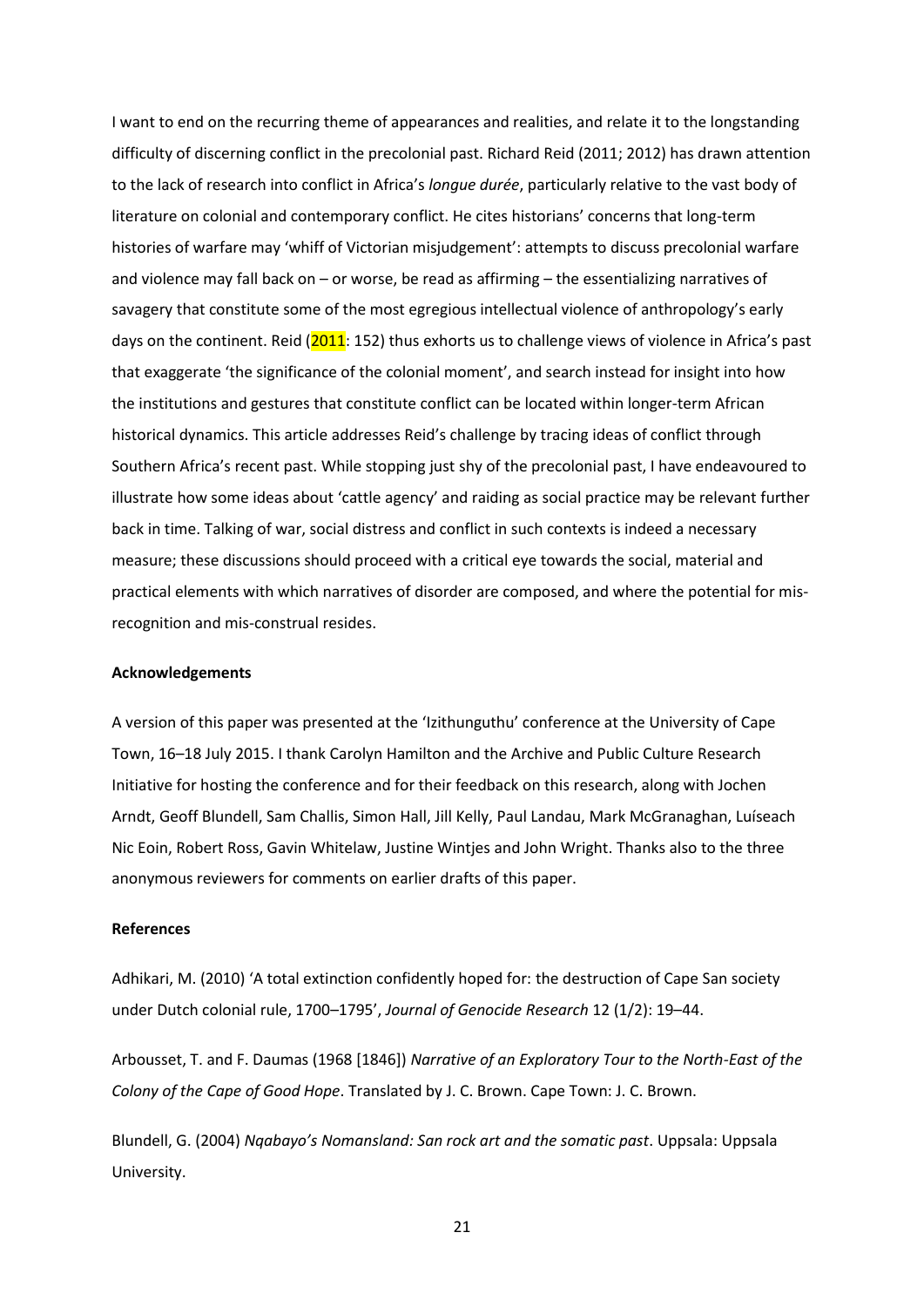Bradford, H. (2000) 'Peasants, historians, and gender: a South African case study revisited, 1850– 1886', *History and Theory* 39: 86–110.

Bundy, C. (1988) *The Rise and Fall of the South African Peasantry*. Cape Town: James Currey.

Burman, S. (1981) *Chiefdom Politics and Alien Law: Basutoland under Cape rule, 1871–1884*. London: Macmillan.

Butler, J. (2007 [1990]) *Gender Trouble: feminism and the subversion of identity*. London: Routledge.

Candea, M. (2010) '"I fell in love with Carlos the meerkat": engagement and detachment in human– animal relations', *American Ethnologist* 37 (2): 241–58.

Casalis, E. (1861) *The Basutos*. Morija: Morija Museum and Archives.

Challis, S. (2008) 'The impact of the horse on the AmaTola "Bushmen": new identity in the Maloti-Drakensberg Mountains of Southern Africa'. PhD thesis, University of Oxford.

Challis, S. (2012) 'Creolisation on the nineteenth-century frontiers of Southern Africa: a case study of the AmaTola "Bushmen" in the Maloti-Drakensberg', *Journal of Southern African Studies* 38 (2): 265– 80.

Challis, S. (2016) 'Re-tribe and resist: the ethnogenesis of a creolised raiding band in response to colonisation' in C. Hamilton and N. Leibhammer (eds), *Tribing and Untribing the Archive: critical*  enquiry into the traces of the Thukela-Mzimvubu region from the Early Iron Age until c.1910. Pietermaritzburg: University of KwaZulu-Natal Press.

Challis, S., J. Hollmann and M. McGranaghan (2013) '"Rain snakes" from the Senqu River: new light on Qing's commentary on San rock art from Sehonghong, Lesotho', *Azania: Archaeological Research in Africa* 48 (3): 331–54.

Comaroff, J. and J. L. Comaroff (1990) 'Goodly beasts and beastly goods: cattle and commodities in a South African context', *American Ethnologist* 17 (2): 195–216.

Comaroff, J. and J. L. Comaroff (2005) 'Beasts, banknotes, and the colour of money in colonial South Africa', *Archaeological Dialogues* 12 (2): 107–32.

Cooper, F. (1994) 'Conflict and connection: rethinking colonial African history', *American Historical Review* 99: 1516–45.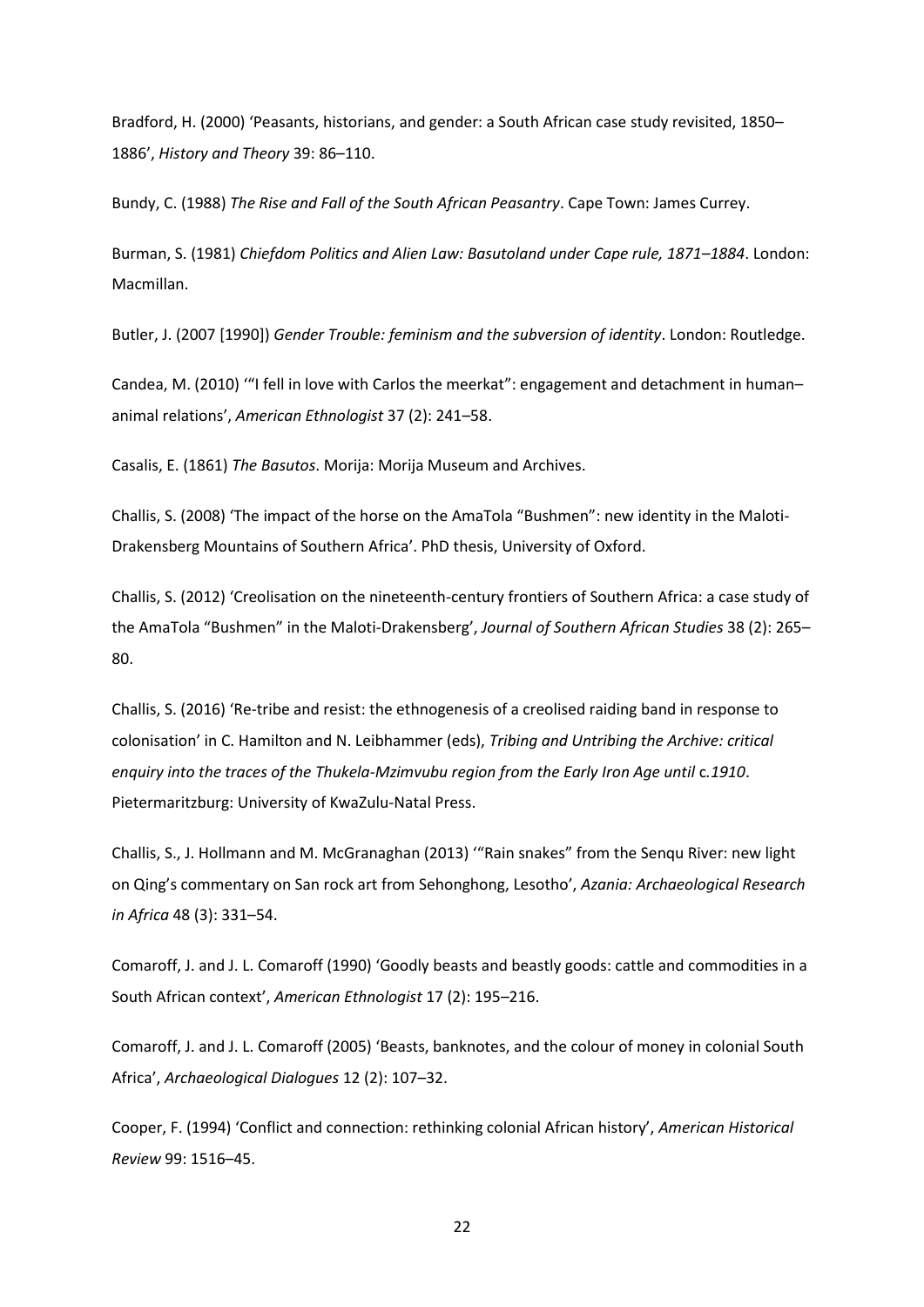Coplan, D. B. (1994) *In the Time of Cannibals: the word music of South Africa's Basotho migrants*. Johannesburg: Witwatersrand University Press.

Crais, C. (1992) *White Supremacy and Black Resistance in Pre-industrial South Africa: the making of the colonial order in the Eastern Cape, 1770–1865*. Cambridge: Cambridge University Press.

Cullinan, P. (1992) *Robert Jacob Gordon, 1743–1795: the man and his travels at the Cape*. Cape Town: Struik Winchester.

Dawdy, S. L. (2008) *Building the Devil's Empire: French colonial New Orleans*. Chicago IL: University of Chicago Press.

Eldredge, E. A. (1995) 'Sources of conflict in Southern Africa *c*.1800–1830: the "mfecane" reconsidered' in C. Hamilton (ed.), *The Mfecane Aftermath: reconstructive debates in South African history*. Johannesburg: Witwatersrand University Press.

Eldredge, E. A. (2007) *Power in Colonial Africa: conflict and discourse in Lesotho, 1870–1960*. Madison WI: University of Wisconsin Press.

Ellenberger, D. F. and J. C. MacGregor (1912) *History of the Basuto, Ancient and Modern*. Morija: Morija Museum and Archives.

Etherington, N. (2001) *The Great Treks: the transformation of Southern Africa, 1815–1854*. London: Longman.

Fleisher, J. and S. Wynne-Jones (2010) 'Authorisation and the process of power: the view from African archaeology', *Journal of World Prehistory* 23: 177–93.

Fry, P. (2010) 'Siyamfenguza: the creation of Fingo-ness in South Africa's Eastern Cape, 1800–1835', *Journal of Southern African Studies* 36 (1): 25–40.

Geertz, C. (1973) *The Interpretation of Culture: selected essays*. New York NY: Basic Books.

González-Ruibal, A. (2014) *An Archaeology of Resistance: materiality and time in an African borderland*. Plymouth: Rowman & Littlefield.

Guma, S. M. (1967) *The Form, Content, and Technique of Traditional Literature in Southern Sotho*. Pretoria: J. L. van Schaik.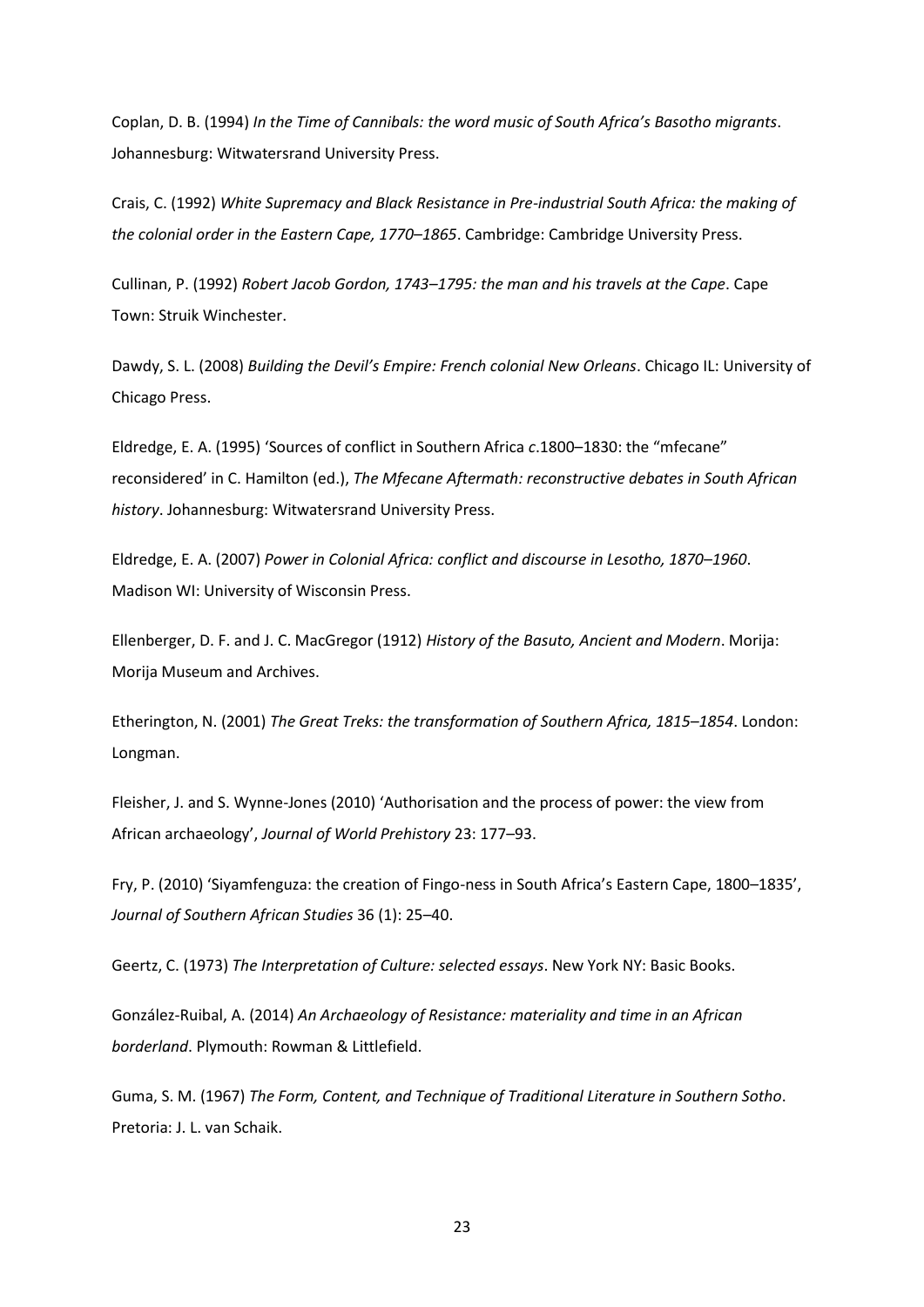Guy, J. (1980) 'Ecological factors in the rise of Shaka and the Zulu kingdom' in S. Marks and A. Atmore (eds), *Economy and Society in Pre-industrial South Africa*. London: Longman.

Hall, S. (1995) 'Archaeological indicators for stress in the Western Transvaal region between the seventeenth and nineteenth centuries' in C. Hamilton (ed.), *The Mfecane Aftermath: reconstructive debates in South African history*. Johannesburg: Witwatersrand University Press.

Hammond-Tooke, W. D. (1957) *The Tribes of the Willowvale District*. Pretoria: Government Printer.

Hammond-Tooke, W. D. (1962) *Bhaca Society: a people of the Transkeian uplands of South Africa*. Cape Town: Oxford University Press.

Hammond-Tooke, W. D. (1974) 'World-view II: a system of action' in W. D. Hammond-Tooke (ed.), *Bantu-speaking Peoples of Southern Africa*. London: Routledge & Kegan Paul.

Hammond-Tooke, W. D. (1984) 'In search of lineage: the Cape Nguni case', *Man* 19 (1): 77–93.

Hammond-Tooke, W. D. (1999) 'Divinatory animals: further evidence of San/Nguni borrowing?', *South African Archaeological Bulletin* 54 (170): 128–32.

Hammond-Tooke, W. D. (2002) 'The uniqueness of Nguni mediumistic divination in Southern Africa', *Africa* 72 (2): 277–92.

Hartnett, A. and S. L. Dawdy (2013) 'The archaeology of illegal and illicit economies', *Annual Reviews of Anthropology* 42: 37–51.

Henrichsen, D. (2013) 'Establishing a precolonial "modern" cattle-and-gun society: (re- )pastoralisation, mercantile capitalism and power amongst Herero in nineteenth-century central Namibia' in M. Bollig, M. Schnegg and H.-P. Wotzka (eds), *Pastoralism in Africa: past, present, and future*. Oxford: Berghahn.

Hobsbawm, E. (2000 [1969]) *Bandits*. New York NY: The New Press.

Hoff, A. (1997) 'The water snake of the Khoekhoen and |Xam', *South African Archaeological Bulletin*  52 (165): 21–37.

Huffman, T. N. (2001) 'The central cattle pattern and interpreting the past', *Southern African Humanities* 13: 19–35.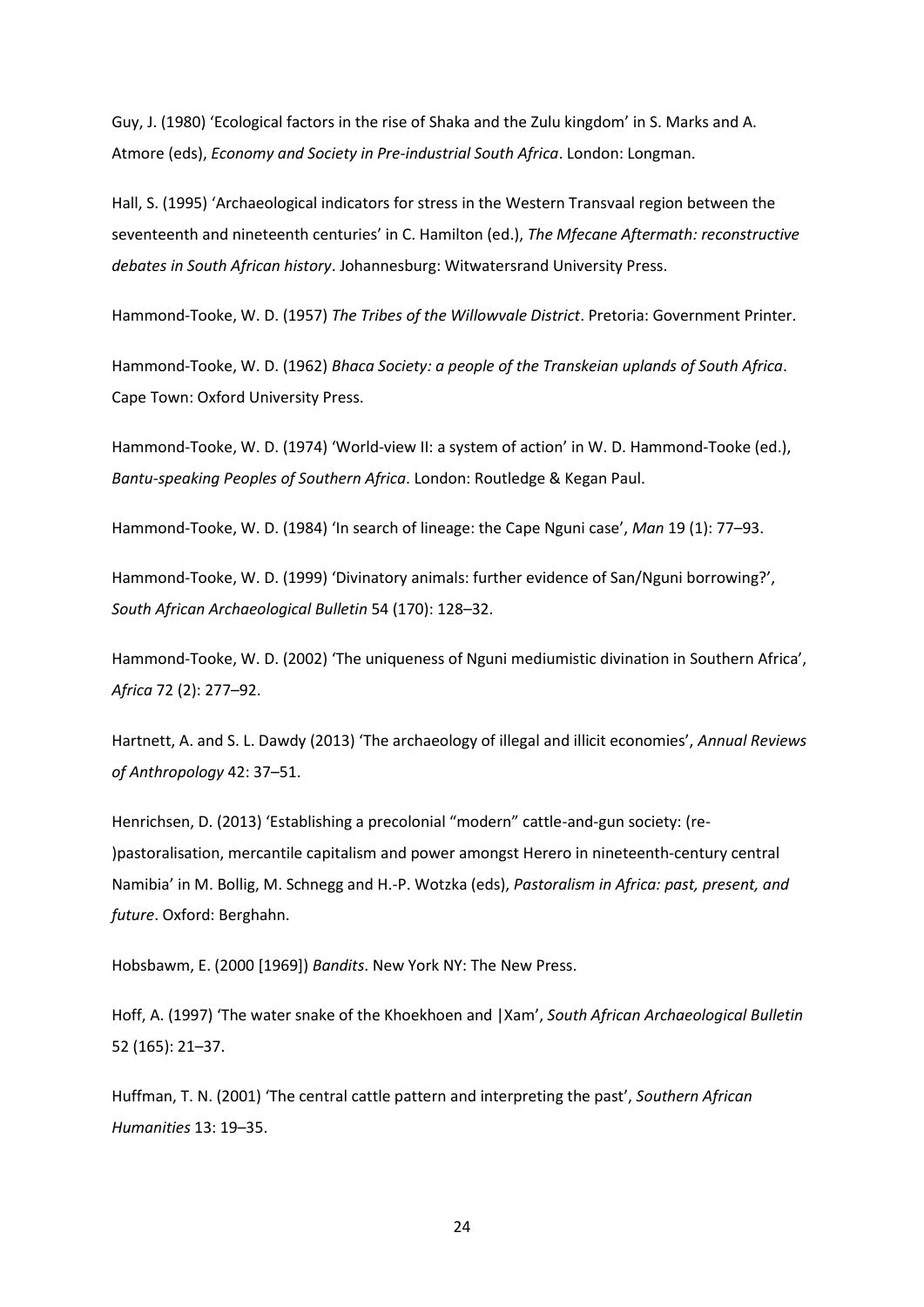Hunter, M. (1979 [1936]) *Reaction to Conquest: effects of contact with Europeans on the Pondo of South Africa*. Cape Town: David Philip.

Ingold, T. (1980) *Hunters, Pastoralists, and Ranchers: reindeer economies and their transformations*. New York NY: Cambridge University Press.

Irvine, T. W. (1881) *British Basutoland and the Basutos*. London: H. J. Infield.

Jacottet, E. (1908) *The Treasury of Basuto Lore, Being Original Se-Suto Texts, with a Literal English Translation and Notes*. London: Kegan Paul, Trench, Trubner & Co.

Jolly, P. (1996) 'Symbiotic interaction between black farmers and south-eastern San: implications for Southern African rock art studies, ethnographic analogy, and hunter-gatherer cultural identity', *Current Anthropology* 37 (2): 277–305.

Jolly, P. (1999) 'Modelling change in the contact art of the south-eastern San, Southern Africa' in C. Chippindale and P. S. Taçon (eds), *The Archaeology of Rock Art*. Cambridge: Cambridge University Press.

Keegan, T. (1996) *Colonial South Africa and the Origins of the Racial Order*. London: Leicester University Press.

King, R. (2014) 'Voluntary barbarians of the Maloti-Drakensberg: the BaPhuthi chiefdom, cattle raiding, and colonial rule in nineteenth-century Southern Africa'. PhD thesis, University of Oxford.

King, R. (forthcoming) 'Among the headless hordes: missionaries, outlaws, and logics of landscape in the Wittebergen Native Reserve, *c*.1850–1879', *Journal of Southern African Studies*.

King, R. and S. Challis (forthcoming) 'Raiders, rulers, and revisionism: the interior world of the nineteenth-century Maloti-Drakensberg Mountains', *Journal of African History*.

Krige, E. J. (1936) *The Social System of the Zulu*. London: Longmans Green & Co.

Kuper, A. (1982) *Wives for Cattle: bridewealth and marriage in Southern Africa*. London: Routledge & Kegan Paul.

Landau, P. S. (2010) *Popular Politics in the History of South Africa, 1400–1948*. New York NY: Cambridge University Press.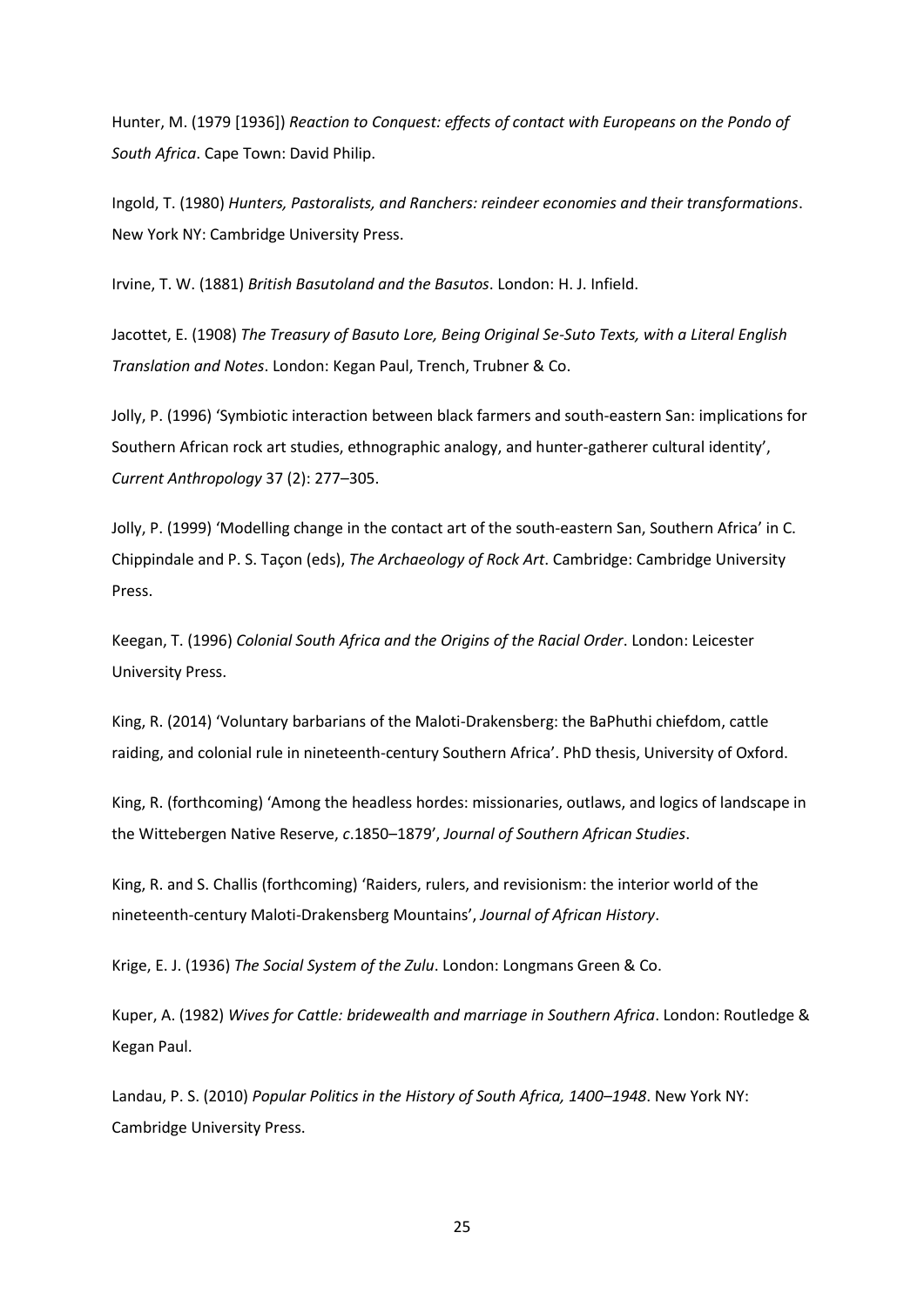Lane, P. J. (2005) 'Barbarous tribes and unrewarding gyrations? The changing role of ethnographic imagination in African archaeology' in A. B. Stahl (ed.), *African Archaeology*. Oxford: Blackwell.

Legassick, M. (2010 [1969]) *The Politics of a South African Frontier: the Griqua, the Sotho-Tswana and the missionaries, 1780–1840*. Basel: Basler Afrika Bibliographien.

Lester, A. (2005) *Imperial Networks: creating identities in nineteenth-century South Africa and Britain*. London: Routledge.

Mallen, L. (2008) 'Rock art and identity in the North Eastern Cape Province'. MA thesis, University of the Witwatersrand.

Marks, S. (1972) 'Khoisan resistance to the Dutch in the seventeenth and eighteenth centuries', *Journal of African History* 13 (1): 55–80.

McGranaghan, M. (2016) 'The death of the Agama Lizard: historical significances of a multi-authored rock-art site in the Northern Cape (South Africa)', *Cambridge Archaeological Journal* 26: 157–79.

Mitchell, P. (2002) *The Archaeology of Southern Africa*. Cambridge: Cambridge University Press.

Mitchell, P. (2009) 'Gathering together a history of "People of the Eland": towards an archaeology of Maloti-Drakensberg hunter gatherers' in P. Mitchell and B. Smith (eds), *The Eland's People: new perspectives in the rock art of the Maloti-Drakensberg Bushmen. Essays in memory of Patricia Vinnicombe*. Johannesburg: Witwatersrand University Press.

Morton, F. (2009) *When Rustling Became an Art: Pilane's Kgatla and the Transvaal frontier 1820– 1902*. Cape Town: David Philip.

Newton-King, S. (1999) *Masters and Servants on the Cape Eastern Frontier, 1760–1803*. Cambridge: Cambridge University Press.

Niehaus, I. (2013) *Witchcraft and a Life in the New South Africa*. Cape Town: Cambridge University Press.

Oma, K. A. (2007) *Human–Animal Relationships: mutual becomings in Scandinavian and Sicilian households 900–500 BC*. Oslo: Oslo Academic Press.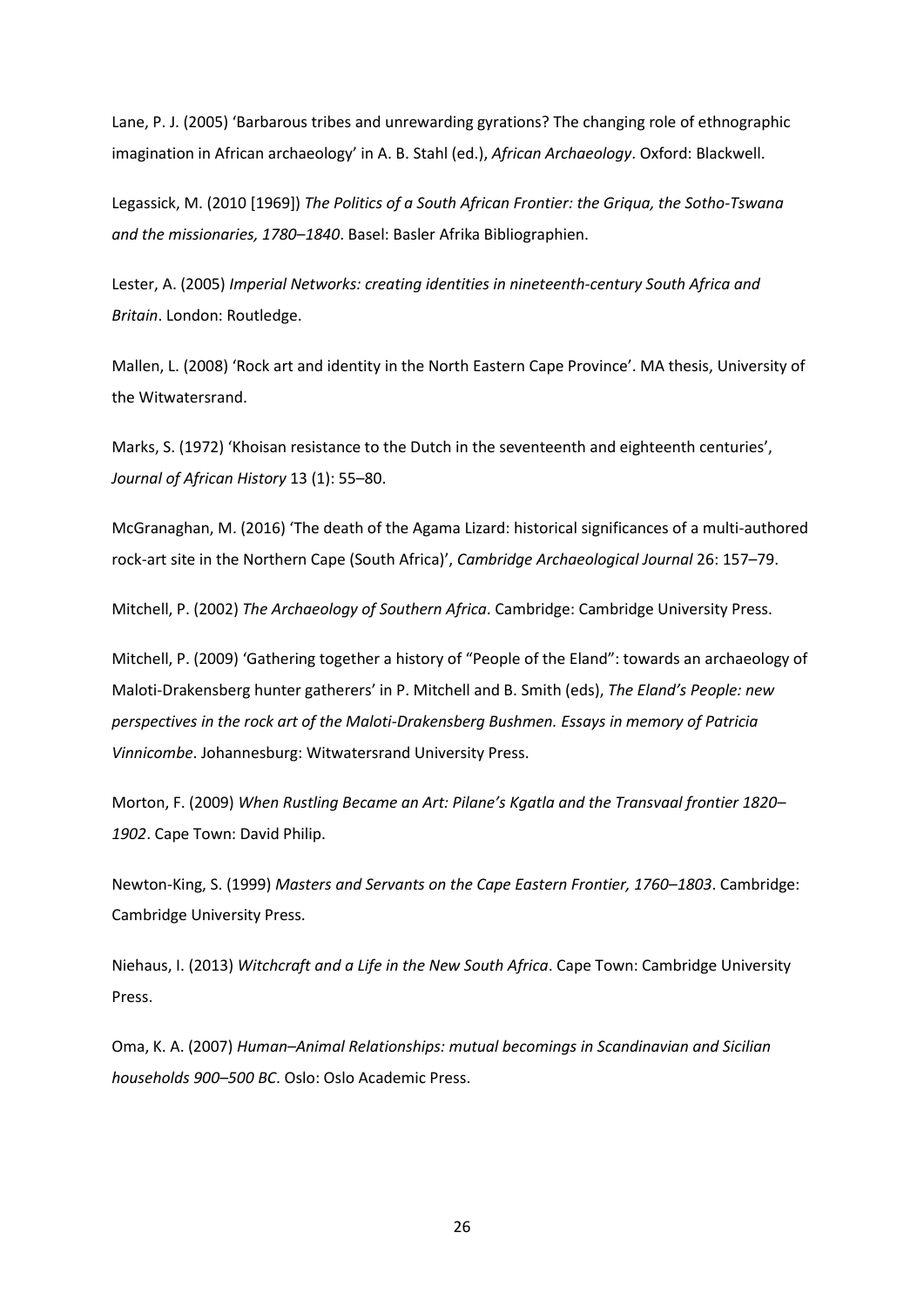Oosthuizen, M. P. (1996) 'Uchibidolo: the abundant herds, a descriptive study of the Sanga-Nguni cattle of the Zulu people with special reference to colour-pattern terminology and naming-practice'. PhD thesis, University of Natal.

Orpen, J. M. (1979 [1857]) *History of the Basutus of South Africa*. Mazenod: Mazenod Book Centre.

Orton, D. (2010) 'Both subject and object: herding, inalienability and sentient property in prehistory', *World Archaeology* 42 (2): 188–200.

Parkington, J. (1984) 'Soaqua and Bushmen: hunters and robbers' in C. Schrire (ed.), *Past and Present in Hunter-Gatherer Studies*. Orlando: Academic Press.

Parsons, N. (1995) 'Prelude to Difaqane in the interior of southern Africa, *c*.1600–*c*.1822' in C. Hamilton (ed.), *The Mfecane Aftermath*: *reconstructive debates in South African history*. Johannesburg: Witwatersrand University Press.

Peires, J. B. (1981) *The House of Phalo: history of the Xhosa people in the days of their independence*. Johannesburg: Ravan Press.

Peires, J. B. (1995) 'Matiwane's road to Mbholompo: a reprieve for the mfecane?' in C. Hamilton (ed.), *The Mfecane Aftermath*: *reconstructive debates in South African history*. Johannesburg: Witwatersrand University Press.

Penn, N. (2005) *The Forgotten Frontier: colonist and Khoisan on the Cape's northern frontier in the 18th century*. Cape Town: Double Storey Books.

Poland, M., W. D. Hammond-Tooke and L. Voigt (2005) *The Abundant Herds: a celebration of the Nguni cattle of the Zulu people*. Simonstown: Fernwood Press.

Reid, R.J. (2011) 'Past and presentism: the "precolonial" and the foreshortening of African history', *Journal of African History* 52 (2): 135–155.

Reid, R. J. (2012) *Warfare in African History*. Cambridge: Cambridge University Press.

Rooney, C. (2000) *African Literature, Animism, and Politics*. London: Routledge.

Ross, R. (2014) *The Borders of Race in Colonial South Africa: the Kat River Settlement, 1829–1856*. Cambridge: Cambridge University Press.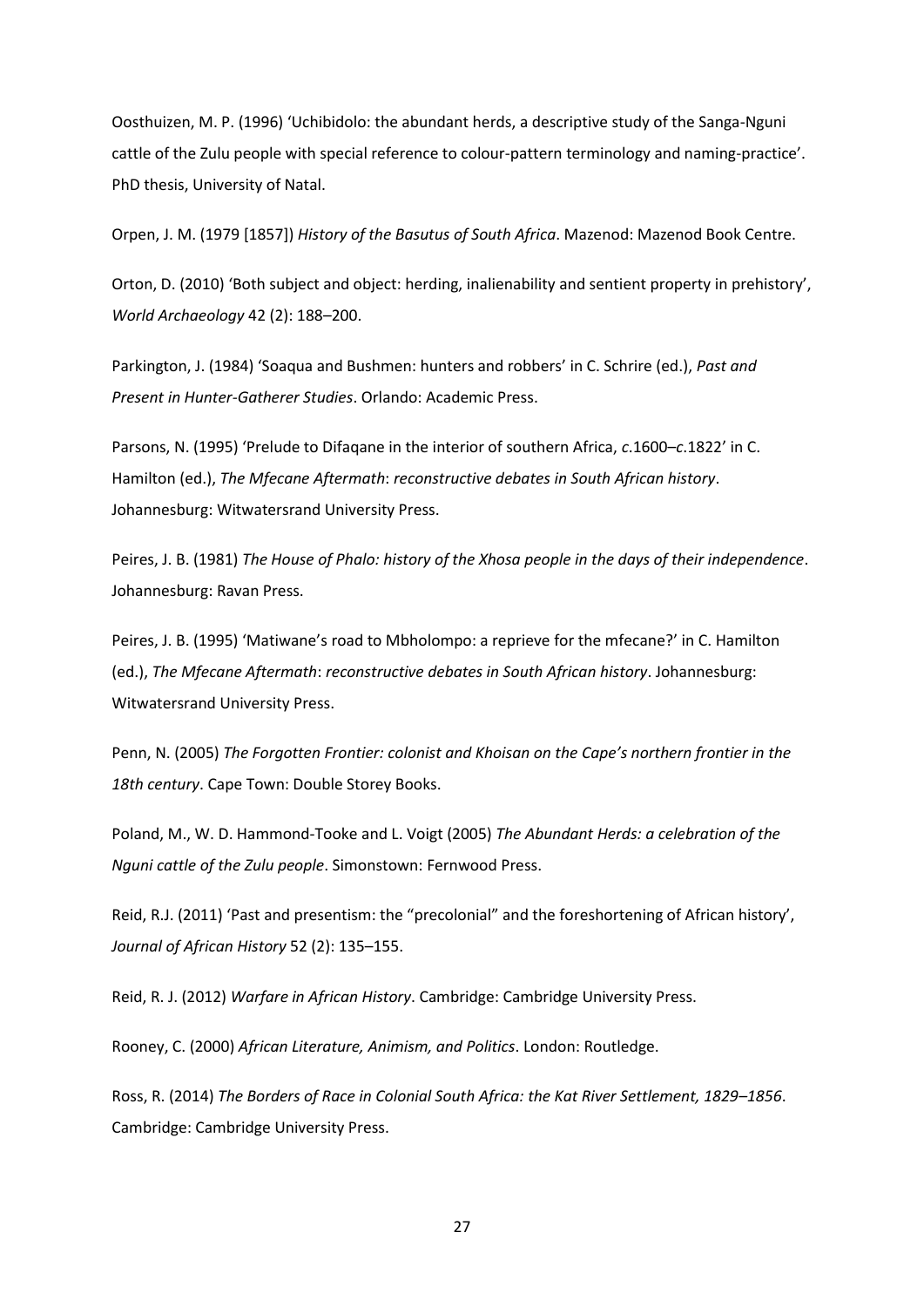Sanders, P. (2011) *'Throwing Down White Man': Cape rule and misrule in colonial Lesotho 1871– 1884*. Morija: Morija Museum and Archives.

Schapera, I. (1940) *Married Life in an African Tribe*. London: Faber & Faber.

Shaw, W. (1860) *Story of My Mission in South-Eastern Africa: comprising some account of the European colonists; with extended notices of the Kaffir and other native tribes*. London: Hamilton, Adams and Co.

Snow, L. (2011) 'Noha Ea Metsi: water serpents of the Basotho and their connections with snakes in San rock art'. BA thesis, University of Oxford.

Stapleton, T. J. (2001) *Faku: rulership and colonialism in the Mpondo kingdom (*c*.1760–1867)*. Waterloo: Wilfrid Laurier Press.

Strathern, M. (1988) *The Gender of the Gift*. Berkeley CA: University of California Press.

Swart, S. (2010) *Riding High: horses, humans and history in South Africa*. Johannesburg: Wits University Press.

Theal, G. M. (1883) *Basutoland Records. Volume I*. Cape Town: W. A. Richards & Sons.

Theal, G. M. (2002) *Basutoland Records. Volume V*. Edited by M. Thabane. Roma, Lesotho: Institute of Southern African Studies.

Thompson, L. (1975) *Survival in Two Worlds: Moshoeshoe of Lesotho, 1786–1870*. Oxford: Clarendon Press.

Vinnicombe, P. (2009 [1976]) *People of the Eland: rock paintings of the Drakensberg Bushmen as a reflection of their life and thought*. Johannesburg: Wits University Press.

Weiner, A. (1992) *Inalienable Possessions: the paradox of keeping-while-giving*. Berkeley CA: University of California Press.

White, H. (2011) 'Beastly whiteness: animal kinds and the social imagination in South Africa', *Anthropology Southern Africa* 34 (3/4): 104–13.

Wilson, M. (1969) 'Co-operation and conflict: the Eastern Cape frontier' in M. Wilson and L. Thompson (eds), *The Oxford History of South Africa. Volume I*. Oxford: Oxford University Press.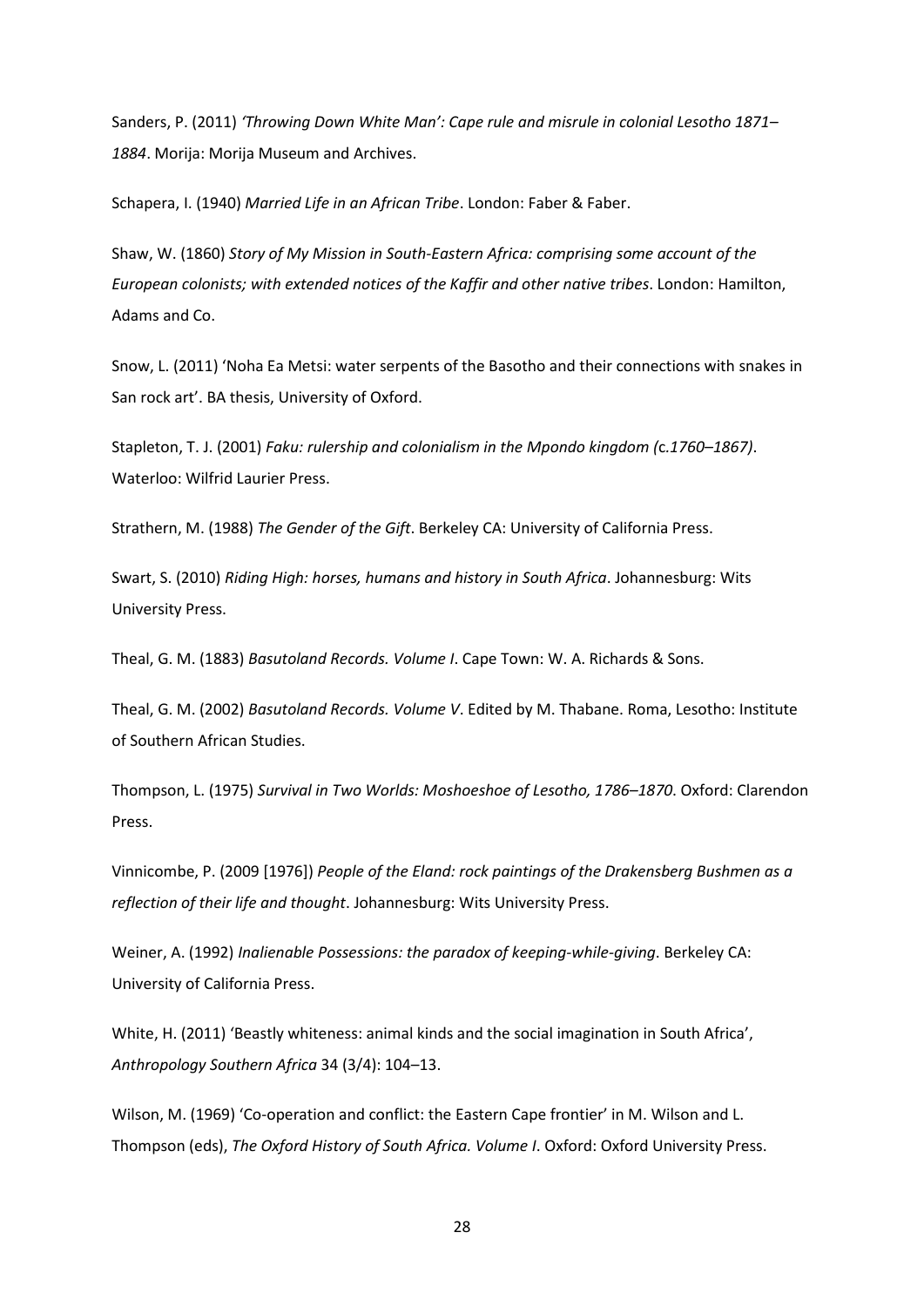Wright, J. B. (1971) *Bushman Raiders of the Drakensberg, 1840–1870*. Pietermaritzburg: University of Natal Press.

Wright, J. B. (1995) 'Political transformations in the Thukela-Mzimkhulu region in the late eighteenth and early nineteenth centuries' in C. Hamilton (ed.), *The Mfecane Aftermath*: *reconstructive debates in South African history*. Johannesburg: Witwatersrand University Press.

Wright, J. B. (2007) 'Bushman raiders revisited' in P. Skotnes (ed.), *Claim to the Country: the archive of Lucy Lloyd and Wilhelm Bleek*. Johannesburg: Jacana.

Wylie, D. (2010) 'The death of the animal in South African history', *Historia* 55 (2): 283–91.

Zulu, J. (2016) 'The material culture of Hlubi male initiation: a case study from Matatiele, Eastern Cape, South Africa'. Master's thesis, University of the Witwatersrand.

## <FIGURE CAPTIONS>

Figure 1 Map of south-eastern Africa showing places mentioned in the text. Regarding eighteenthand nineteenth-century Southern African historiography, the Cape Colony's eastern boundaries stretched variously to the Bushmans (1778), Fish (1819), Keiskamma (1847) and Kei (1847–65) rivers. Natal's boundaries extended from the Buffalo River to the Mzimkhulu, with the upper portion of the Mzimkhulu boundary contracting when East Griqualand was annexed in 1874.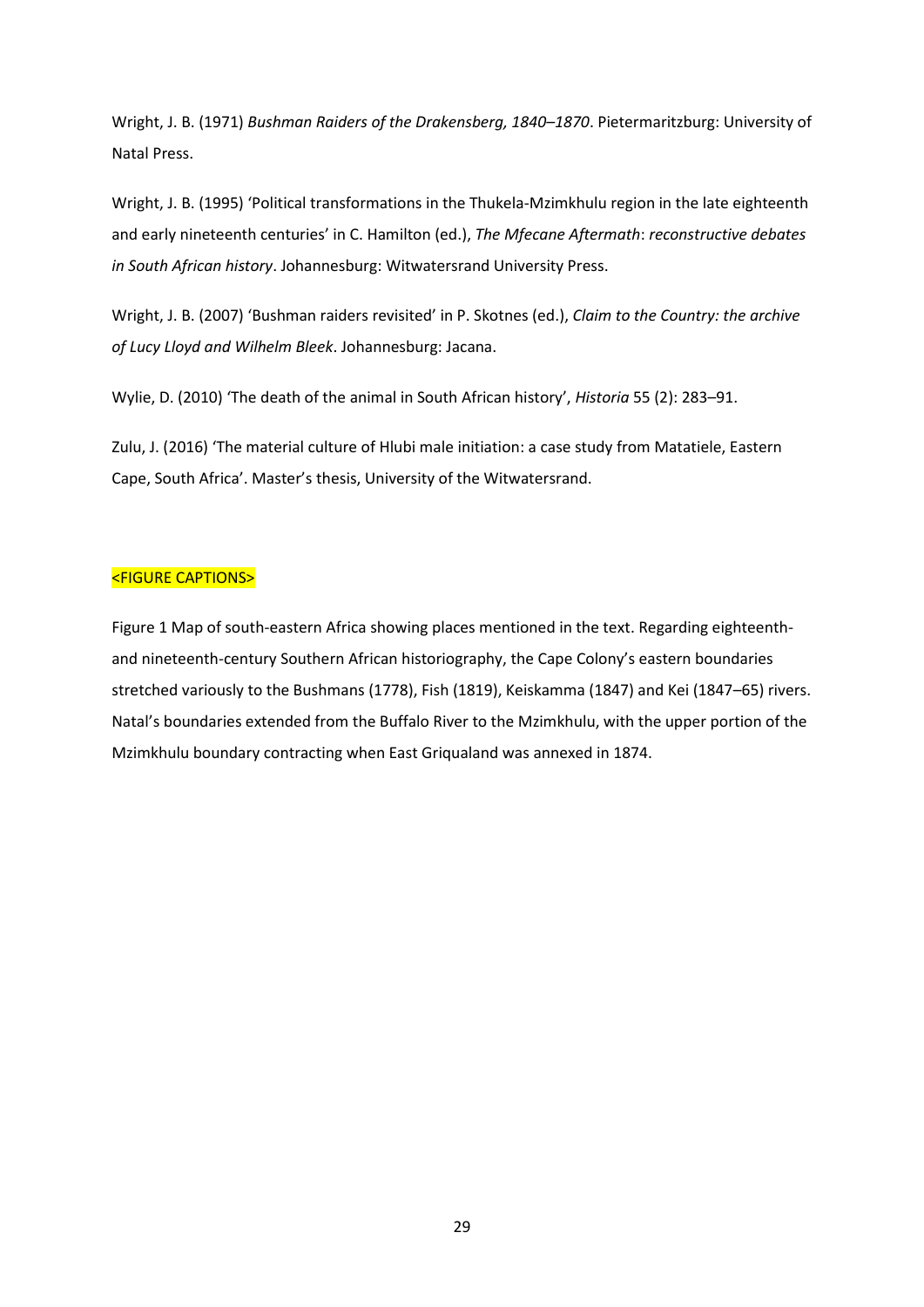

<sup>2</sup> Raids for human captives were also significant features of the frontier and deserve more attention than is possible here.

<sup>3</sup> I follow Bantu orthographic conventions appending the demonymic prefixes 'Ba' and 'Ama' to root identifiers. I refer to Moshoeshoe's followers as 'BaSotho' to distinguish them from the modern demonym 'Basotho', eliding ethnic identity into citizenship in postindependence Lesotho.

<sup>4</sup> This point owes much to Paul Landau's work and personal comments.

1

<sup>5</sup> Thompson (1975: 12, footnote 2) references an intriguing assertion by pre-eminent MoSotho historian Mosebi Damane that accepting a *lefisa* did not automatically make one a

<sup>1</sup> Within this article, I use 'Bushman' *specifically* for eighteenth- and nineteenth-century hunterraider-pastoralist communities described in the Maloti-Drakensberg and, arguably, in the northern and eastern Cape (see McGranaghan 2016).